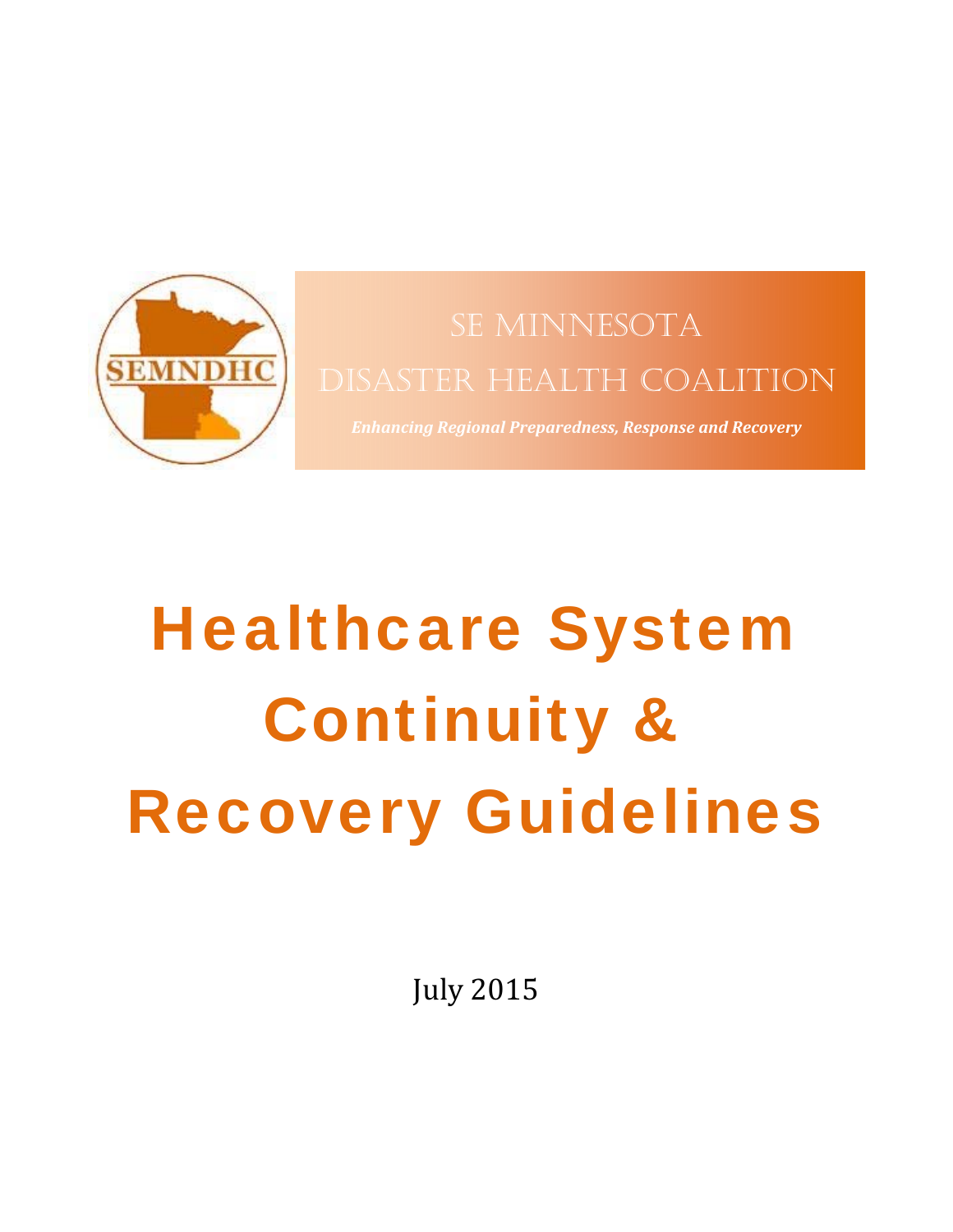## **TABLE OF CONTENTS**

| Foundational Dependencies For Essential Healthcare System Services5         |  |
|-----------------------------------------------------------------------------|--|
| Continuity for Foundational Dependencies Roles & Responsibilities  6        |  |
|                                                                             |  |
|                                                                             |  |
| Appendix C - Community Level Continuity Planning Resources For Pandemics 15 |  |
|                                                                             |  |
|                                                                             |  |
|                                                                             |  |
|                                                                             |  |
|                                                                             |  |
|                                                                             |  |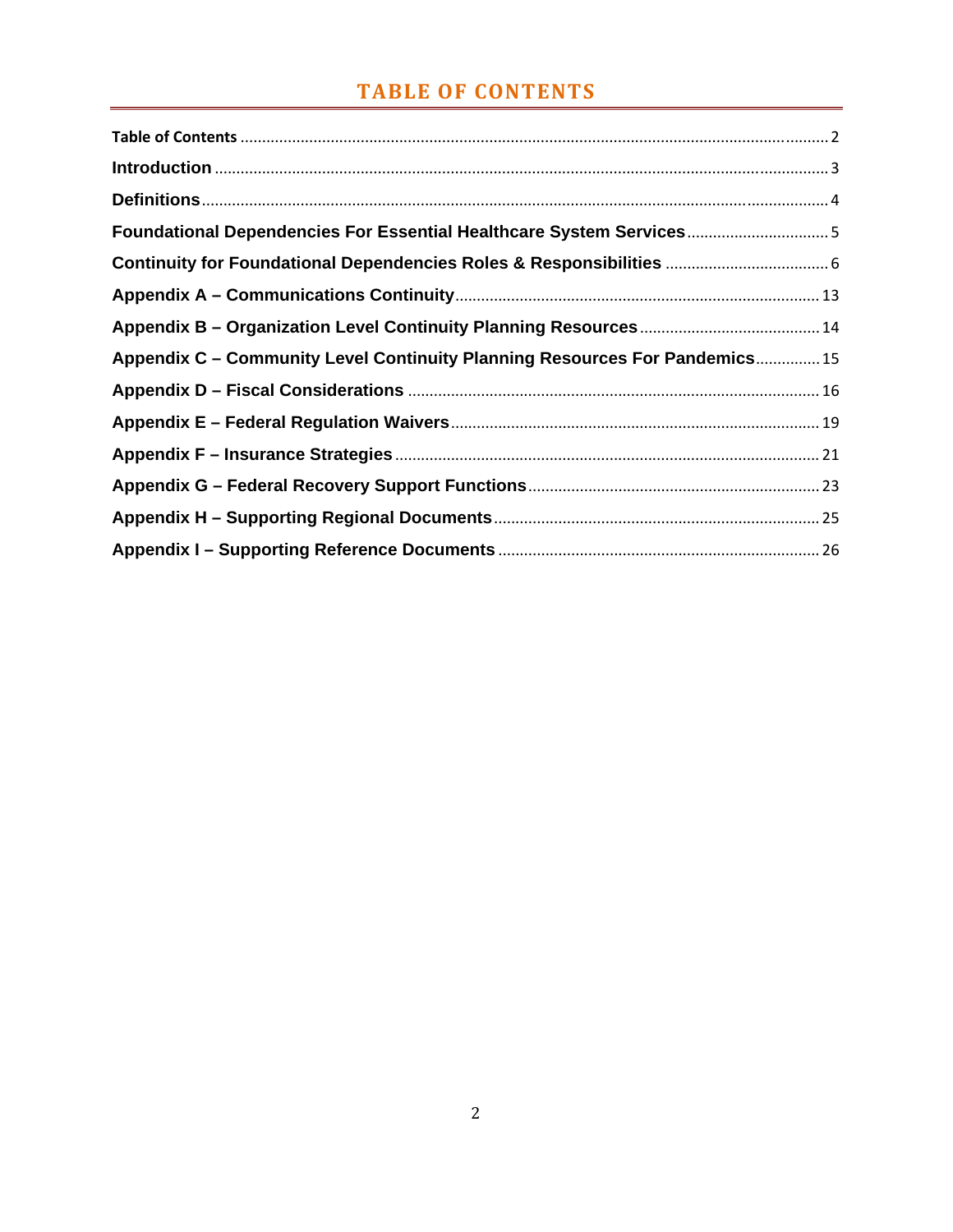#### **INTRODUCTION**

The SEMN Disaster Health Coalition consists of organizations with responsibilities to mitigate the likelihood of a hazard negatively impacting the ability of a healthcare system to provide services and to prepare for, respond to, recover from consequences of a disaster to the healthcare system, the purpose of the SEMN Disaster Health Coalition is to facilitate preparedness to assist communities with building a Health and Medical Services (Emergency Support Function 8/ESF8) Capability to respond to and recover from disasters.

The following groups are represented as part of the SEMN Disaster Health Coalition:

- **Home Health**
- **Hospitals**
- **Local Public Health**
- **Emergency Management**
- **Emergency Medical Services Regulatory Board (EMSRB)**
- **South East Emergency Medical Services (SE EMS)**
- **Long Term Care Facilities**
- **Specialty Services (e.g. dialysis centers)**
- Volunteer Organizations Active in Disasters (VOAD)

Coalition partners carry out health and medical response and recovery activities within the parameters of statutory authority, jurisdictional Emergency Operations Plans and as defined in operational support compacts, mutual aid agreements, and memoranda of understanding or other operational agreements.

**This document outlines the SEMN Disaster Health Coalition Healthcare System Continuity and Recovery Guidelines, which focuses on foundational dependencies necessary for healthcare system operations. The goal of this document is to provide information to support healthcare system continuity of operations and recovery. Healthcare organizations are encouraged to adopt information contained herein within their own operational plans.**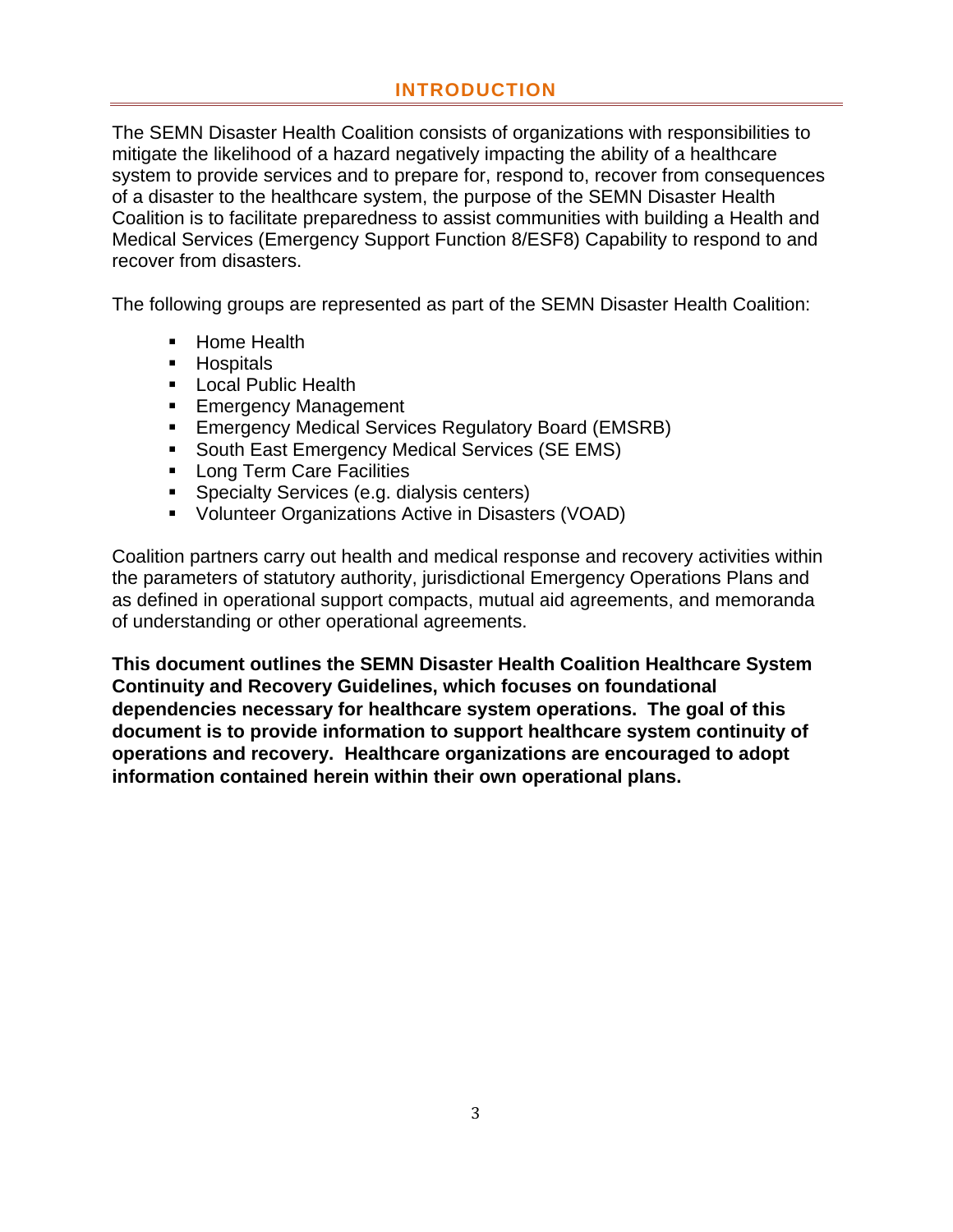**After Action Report (AAR)**: A summary document of the strengths and opportunities for improvement of an exercise or significant incident delineating specific improvement actions and responsibilities.

**After Action Review**: A formal and documented debriefing of response actions that occurred during an emergency exercise or a significant incident. The discussions are coordinated by a facilitator in a sequential fashion to capture the strengths and areas for improvement from the involved departments/agencies/organizations. The comments from the review are incorporated into the After Action Report (AAR).

**Clinical & Business Continuity:** The ability of a healthcare organization to provide clinical services and support for its customers and to maintain its viability before, during and after an incident.

**Continuity of Operations:** Ensuring Primary Mission Critical Functions continue to be performed during an emergency or disaster incident.

**Disaster**: A type of incident that, due to its complexity, scope, or duration, threatens a Work Area or the organization's capabilities and requires assistance beyond what is routinely and readily available to sustain patient care, safety, or security functions. A disaster requires activation of an organizational coordination center or community emergency operations center to coordinate response or recovery activities.

**Emergency:** An unexpected or sudden incident that significantly disrupts a department/organization's ability to perform its primary mission, but is manageable with routinely and readily available resources. An emergency does not require activation of an organizational coordination center/operations center or community emergency operations center to coordinate response and recovery activities.

**Essential Supporting Activities (ESA):** Enablers/actions that make it possible for the healthcare sector to perform its essential services. ESA might be essential or deferrable.

**Foundational Dependencies:** A system of critical non-medical elements that are considered essential infrastructure.

**Mission Critical Function**: Any process necessary for the **department** to achieve its primary purpose (e.g., registration, billing); Service Level (e.g., Department, Division); Defined through Business Impact Assessment (BIA) *Note: A non-essential service will have mission critical functions.*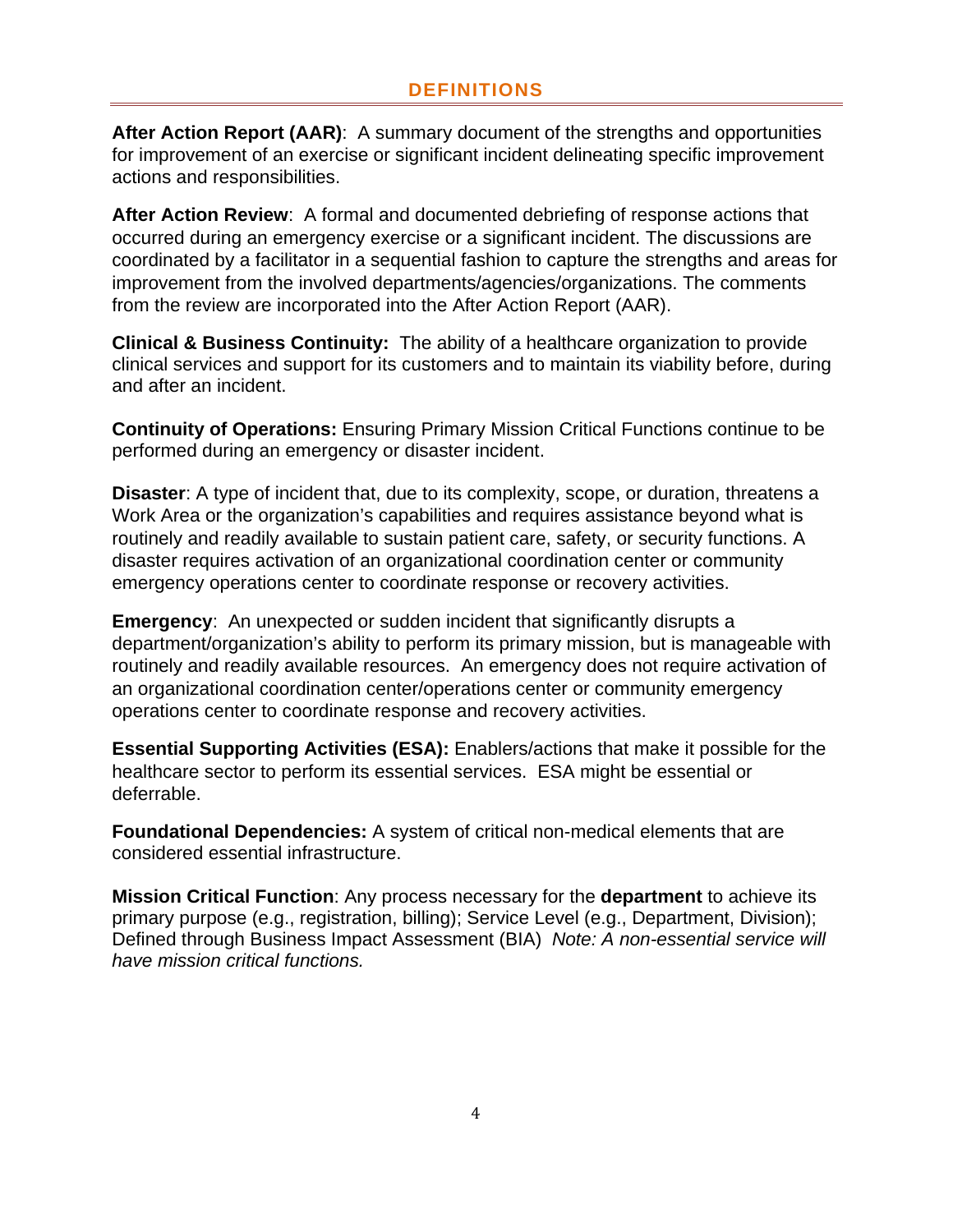#### **FOUNDATIONAL DEPENDENCIES FOR ESSENTIAL HEALTHCARE SYSTEM SERVICES**

All essential services of a healthcare system are sustained by a system of critical nonmedical elements that are considered foundational infrastructure, or dependencies. This foundational infrastructure (e.g., the systems a healthcare organization is dependent upon) must be operational in order for a hospital to perform its essential services:

- Access to Healthcare Workforce. The ability to deploy a credentialed health workforce to provide patient care to support healthcare service delivery in all environments.
- Community/Facility Critical Infrastructure. Fully operational critical community/facility infrastructure including power, water, and sanitation etc., to support patient care environments.



- Healthcare Supply Chain. Full access to the healthcare supply chain including medical & non-medical supplies, pharmaceuticals, blood products, industrial fuels and medical gases, food etc.
- Access to Transportation. Fully functional medical and non-medical transportation system that can meet the operational needs of the healthcare sector during the response and continuity phases of an event.
- Information Technology/Communications. Fully functional information technology and communications infrastructure that supports high availability of the healthcare sector's data management and information sharing capability.
- Administrative/Financial. Fully operational administrative and financial capability including maintaining & updating patient records, adapting to disaster recovery program requirements, payroll continuity, supply chain financing, claims submission, losses covered by insurance and legal issues.

Additional specific department/work area dependencies may be identified through a business impact analysis.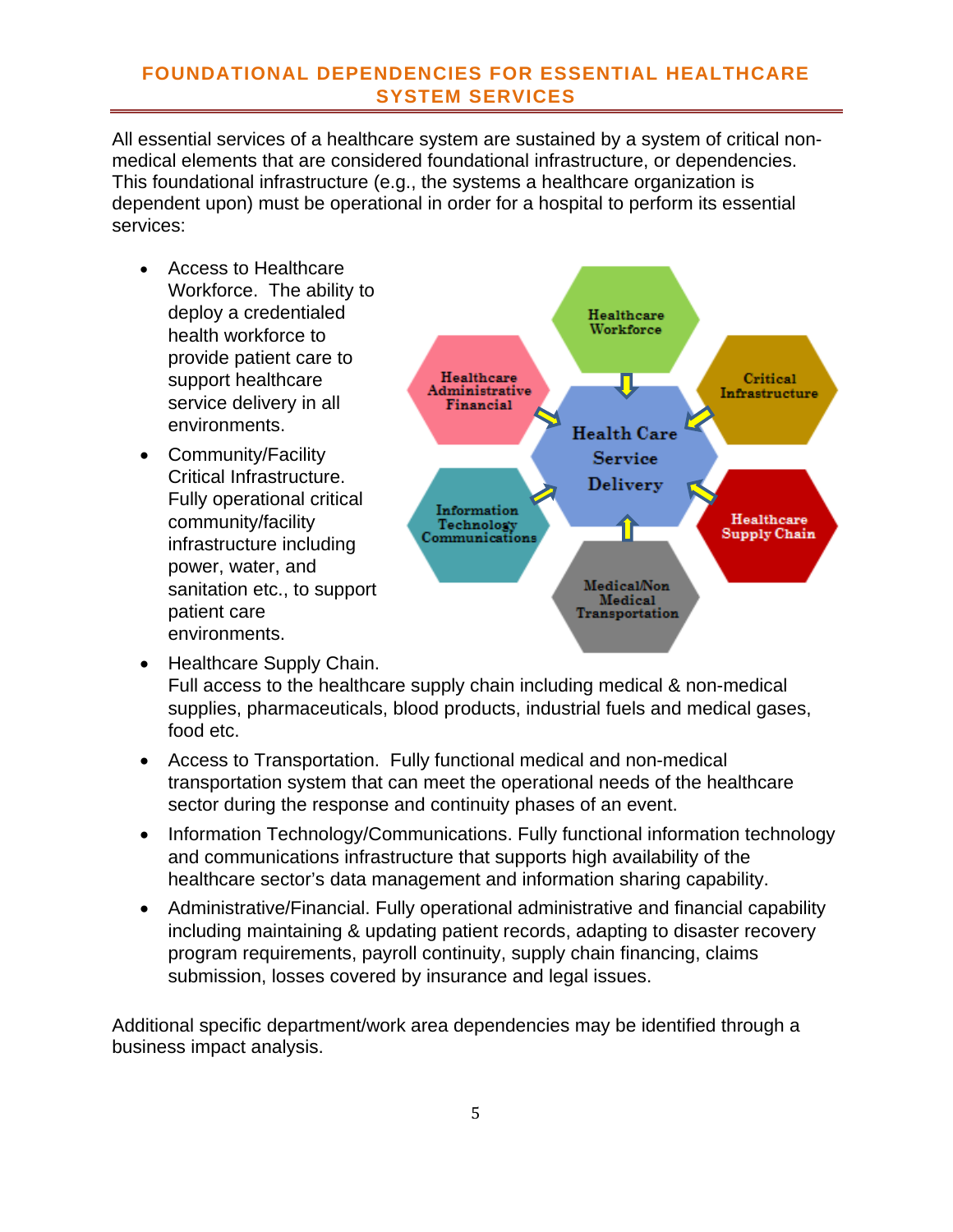#### **CONTINUITY FOR FOUNDATIONAL DEPENDENCIES ROLES & RESPONSIBILITIES**

#### **Healthcare System Mission: The provision of care in all inpatient and outpatient environments**

#### **Healthcare Organization** *Essential Supporting Activities* include**:**

- Determine the extent of disruption to health care service delivery.
- Determine if event has caused a complete or partial disruption of health care service delivery.
- Determine if relocation of health care service delivery to alternate care sites is an option for short-term continuation of service.
- Work with local emergency management and SEMN Healthcare Multi-Agency Coordination Center (HMACC) to obtain assistance in returning to normal health care delivery operations.

#### **Local Health Department** *Essential Supporting Activities* include**:**

- Collect situational assessment data on the impact of the disruption of public health service delivery in the local and regional area.
- Partner with local emergency management and social services to determine public health priorities associated with services needed to recover from physical or mental/behavioral injury, illness, or exposure sustained as a result of the incident.
- Assess the requirements to return to normal public health care service delivery.
- Disseminate health care service delivery data to state health authorities and community partners.

#### **Local Emergency Management Agency/Emergency Operations Center** *Essential Supporting Activities* include:

- Coordinate with State Duty Officer/State Emergency Operations Center to request non-medical transportation assets.
- Declare local state of emergency as a prerequisite for disaster aid, if applicable
- Liaison with State of Minnesota Emergency Operations Center

**SEMN Healthcare MACC** *Essential Supporting Activities* include**:**

- Collect situational assessment data from member HCO's on their ability to provide patient care.
- Aggregate individual facility data to generate coalition health care service delivery situational report.
- Disseminate health care service delivery data to local and state authorities.
- Assist coalition partners in returning to full operational status.

Note: Refer to the SEMN Healthcare MACC Guidelines for additional H-MACC operational activities.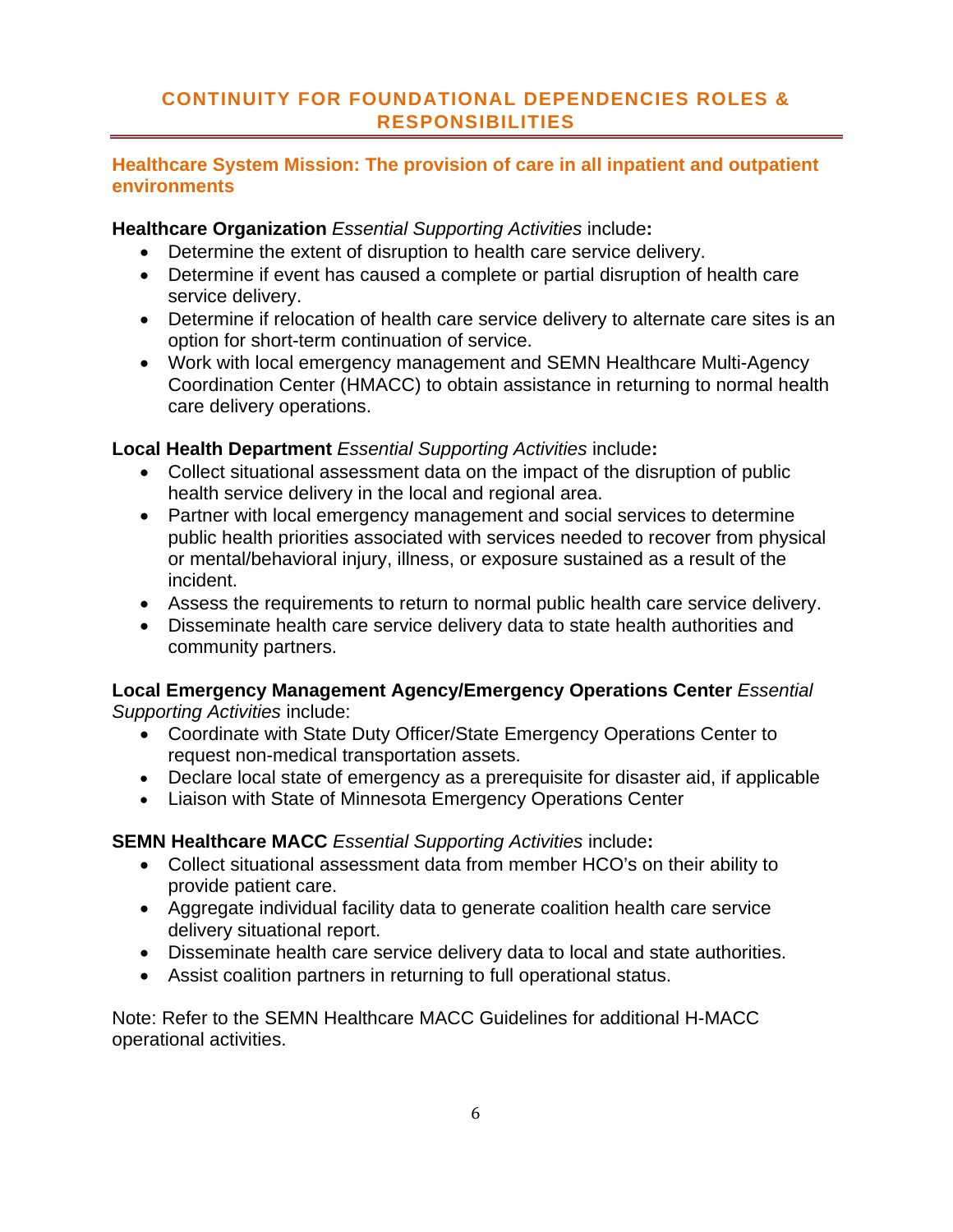#### **Foundational Dependency: The ability to deploy a credentialed health workforce to provide patient care to support healthcare service delivery in all environments.**

#### **Healthcare Organization** *Essential Supporting Activities* include**:**

- Identify medical and nonmedical staffing shortages during response and continuity operations.
- Recall additional staff incrementally to assist in disaster continuity operations.
- Coordinate medical & non-medical personnel support through SEMN H-MACC.
- Disseminate reports of organization's staffing shortages to SEMN H-MACC.
- Coordinate with local health department/Medical Reserve Corps to supplement medical & non-medical personnel, if appropriate.

#### **Local Health Departments** *Essential Supporting Activities* include**:**

- Conduct local/regional assessment of health workforce shortage.
- Coordinate the assignment of public health agency volunteers to public health, medical, mental/behavioral health, and non-specialized tasks as directed by the incident.
- Refer spontaneous volunteers not needed for public health response to other organizations in need of volunteers to close gaps in the healthcare workforce during continuity operations.
- Disseminate volunteer management situation reports to state health authorities.

#### **Local Emergency Management Agency/Emergency Operations Center** *Essential Supporting Activities* include:

Establish a process to manage spontaneous volunteers.

#### **SEMN Healthcare MACC** *Essential Supporting Activities* include**:**

- Conduct healthcare workforce shortage assessment within coalition boundaries
- Coordinate with healthcare organizations to maximize medical & non-medical personnel support.
- Disseminate reports of regional staffing shortages to local emergency management/emergency operations center and Minnesota Department of Health, if applicable.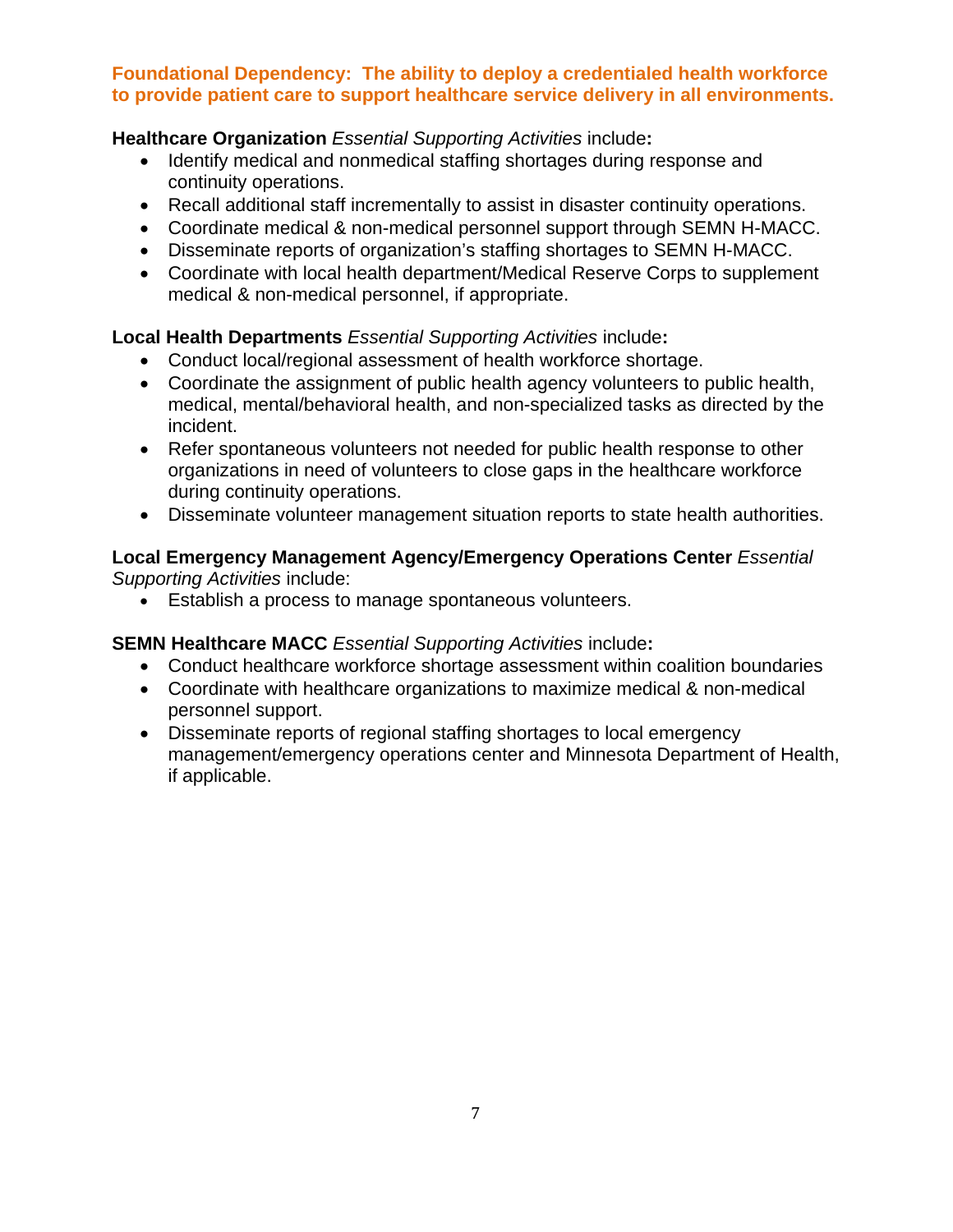#### **Foundational Dependency: Fully operational critical community/facility infrastructure including power, water, and sanitation etc., to support patient care environments.**

#### **Healthcare Organization** *Essential Supporting Activities* include**:**

- Determine extent of disruption/loss/damage of facility critical infrastructure.
	- o Electrical System
	- o Water System
	- o Ventilation
	- o Fire Protection System
	- o Fuel Sources
	- o Medical Gas & Vacuum Systems
	- o IT/Communication Infrastructure
- Prioritize restoration efforts to meet the operational goals of health care service delivery.
- Disseminate reports of facility critical infrastructure disruption/loss/damage to local emergency management and to state health authorities. (Note: SEMN H-MACC is able to assist with this task.)
- Advocate for priority service resumption directly to local incident management/emergency operations center.

#### **Local Health Department** *Essential Supporting Activities* include**:**

- Determine local/region-wide disruption of critical infrastructure that affects public health sector.
	- o Aggregate reports of critical infrastructure disruption.
	- o Disseminate reports to local emergency management agency/emergency operations center and state health authorities.
- Advocate for priority service resumption for public health facilities through continuity operations and recovery phase.

#### **Local Emergency Management Agency/Emergency Operations Center** *Essential Supporting Activities* include:

 Establish a process for intake of service requests, include disposition and resolution of service issues

#### **Healthcare Coalition** *Essential Supporting Activities* include**:**

- Determine local/region-wide disruption of critical infrastructure that affects the healthcare system.
	- o Aggregate reports of critical infrastructure disruption.
	- o Disseminate reports to Coalition partners, as appropriate.
- Advocate for priority service resumption for public health facilities through continuity operations and recovery phase.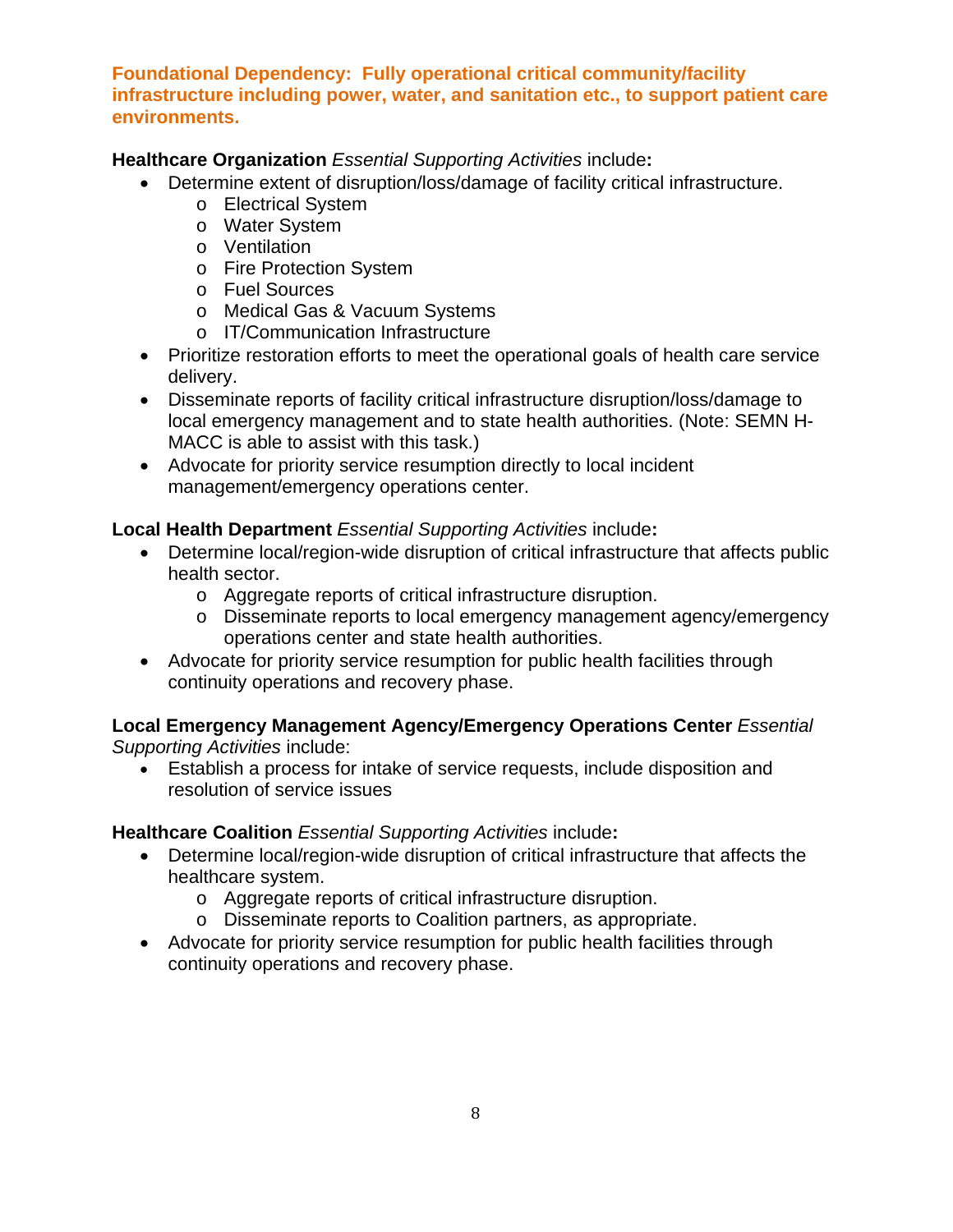**Foundational Dependency: Full access to the healthcare supply chain including medical & non-medical supplies, pharmaceuticals, blood products, industrial fuels and medical gases etc.**

#### **Healthcare Organization** *Essential Supporting Activities* include:

- Determine estimated shortfalls identified during the continuity event of needed supplies for the healthcare organization.
- Prioritize medical and non-medical supply items needed by healthcare organization through medical/surgical supply formularies.
- Redirect supplies already within the hospitals supply chain to areas first impacted.
- Activate pre-event supply orders with vendors.
- Coordinate with State Health Authority for supply requests.
- Disseminate healthcare organization supply chain disruption situation reports to local emergency management agency/emergency operations center and SEMN Healthcare MACC.

#### **Local Health Departments** *Essential Supporting Activities* include:

- Determine local/regional disruption of healthcare supply chain.
- Determine priority medical and non-medical supply items needed.
- Allocate and distribute medical countermeasures and pharmaceutical cache contents to identified recipients.
- Coordinate with local emergency management agency/emergency operations center and Minnesota Department of Health for supply requests.
- Disseminate healthcare supply chain disruption situation reports to local emergency management agency/emergency operations center and Minnesota Department of Health.

# **Local Emergency Management Agency/Emergency Operations Center** *Essential*

*Supporting Activities* include:

- Liaison with State of Minnesota Emergency Operations Center
- Conduct daily briefings to provide an Incident Action Plan
- Provide situational status (sitstat) briefings to State EOC

**SEMN Healthcare MACC** *Essential Supporting Activities* include:

- Determine region-wide disruption of healthcare supply chain.
- Determine specific medical and non-medical supply needs of healthcare partners.
- Facilitate disaster medical resource support for healthcare organizations with local emergency management agency/emergency operations center and Minnesota Department of Health, as applicable.
- Coordinate with private sector vendors on distribution and resumption of normal supply delivery.
- Disseminate healthcare supply chain disruption situation reports to local emergency management agency/emergency operations center Minnesota Department of Health, as applicable.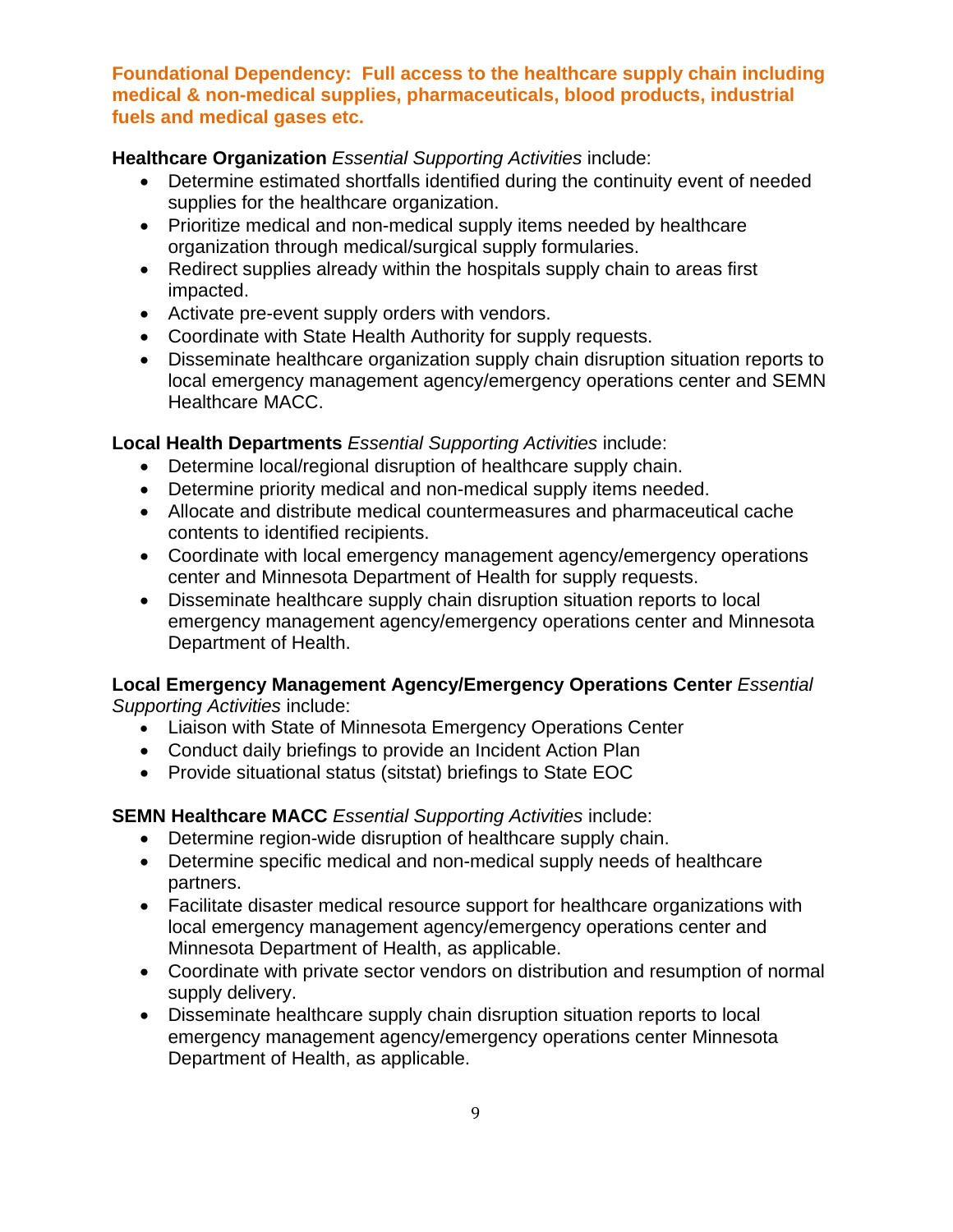**Foundational Dependency: Fully functional medical & non-medical transportation system that can meet the operational needs of the healthcare sector during the response & continuity phases of an event.**

#### **Healthcare Organization** *Essential Supporting Activities* include:

- Determine additional medical/non-medical transportation needs to support response and continuity operations.
- Contact local PSAP/911 or SEMN H-MACC, as appropriate, to coordinate medical transportation support.
- Submit requests for non-medical transportation assistance to local emergency management agency/emergency operations center.
- Provide transportation assistance to staff that may need transportation to facility.

#### **Local/Regional Health Departments** *Essential Supporting Activities* include:

- Determine local/regional medical transportation needs for public health.
- Prioritize local/regional health department medical transportation assets to service highly impacted areas first.
- Coordinate with State Health Authority to request medical transportation assets.

#### **Local Emergency Management Agency/Emergency Operations Center** *Essential Supporting Activities* include:

- Coordinate with State Duty Officer/State Emergency Operations Center to request non-medical transportation assets.
- Coordinate with SEMN Healthcare MACC to request medical transportation assets.
- Maintain mass transit system to facilitate movement of non-medical transportation of patients (ambulatory/out-patient, families, and medical personnel)

#### **SEMN Healthcare MACC** *Essential Supporting Activities* include:

- Identify medical transportation needs of healthcare organizations during response and continuity operations.
- Coordinate with EMS agencies to close gaps in medical transportation needs.
- Advocate for coalition partners' medical transportation assistance.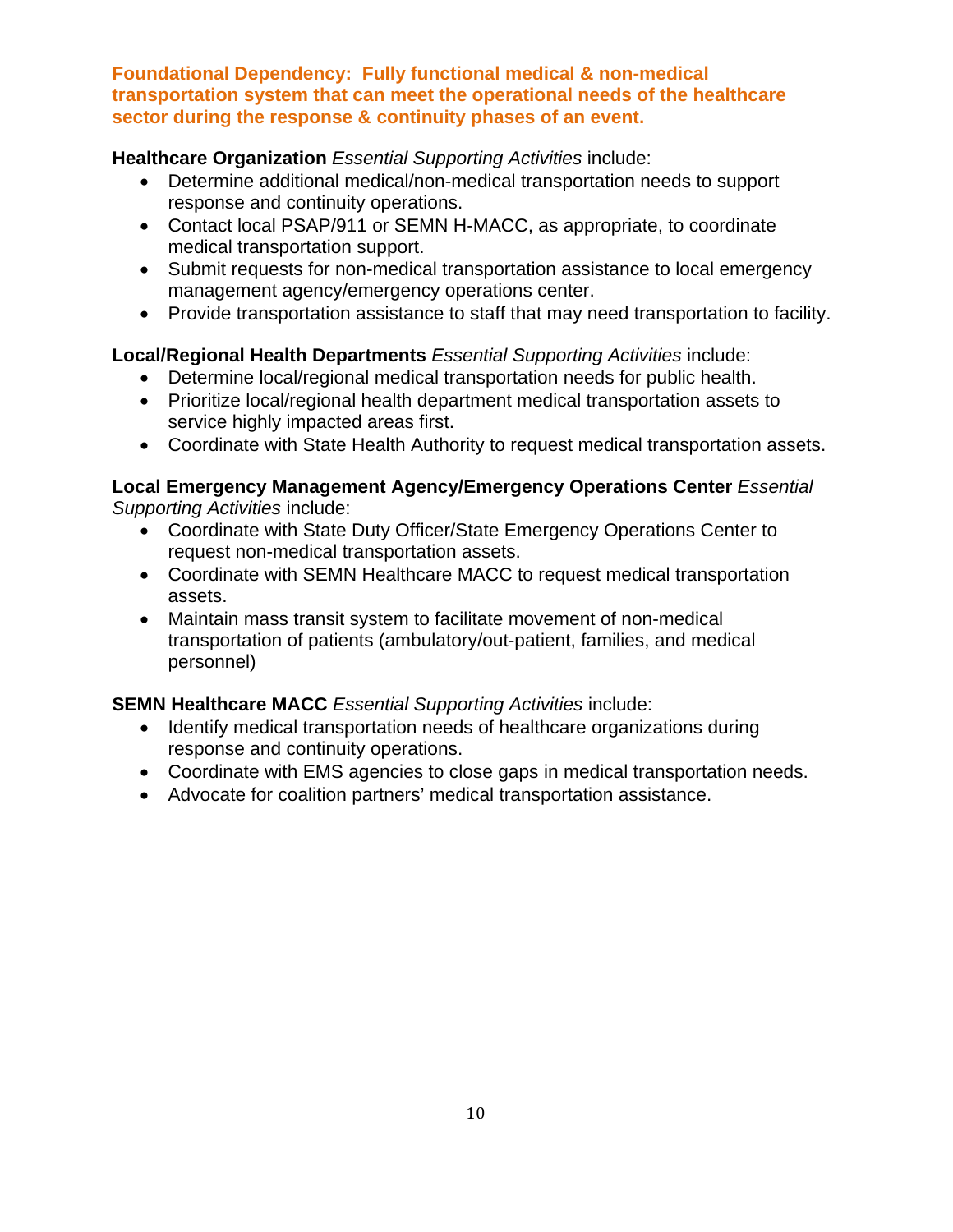**Foundational Dependency: Fully functional information technology and communications infrastructure that support high availability of the healthcare sectors data management and information sharing capability.**

#### **Healthcare Organization** *Essential Supporting Activities* include:

- Determine extent of disruption of communication/information technology capabilities at facilities.
- Activate redundant communication capabilities if necessary.
- Coordinate with local emergency management and service providers to secure priority service restoration to communication/information technology capabilities.
- Coordinate with local emergency management agency/emergency operations centers and SEMN H-MACC to disseminate critical response and continuity operations information.

#### **Local Health Departments** *Essential Supporting Activities* include:

- Determine local/regional disruption of public health communication/information technology capabilities.
- Activate redundant communication capabilities if necessary.
- Coordinate with local emergency management to secure priority service restoration to communication/information technology capabilities.
- Coordinate with local emergency management agency/emergency operations center and Minnesota Department of Health to disseminate critical response and continuity operations information.

#### **Local Emergency Management Agency/Emergency Operations Center** *Essential Supporting Activities* include:

- Coordinate with State Duty Officer/State Emergency Operations Center to request non-medical transportation assets.
- Provide public messaging via emergency notification systems
- Distribute ARMER radios for cache, as needed
- Facilitate transfer of secure information between agencies using EOC management software system

#### **Healthcare Coalition** *Essential Supporting Activities* include:

- Determine extent of disruption of communication/information technology capabilities within coalition boundaries.
- Activate redundant communication capabilities if necessary.
- Coordinate with local/state emergency management to secure priority service restoration to communication/information technology capabilities.
- Coordinate with state health authorities to disseminate critical response and continuity operations information.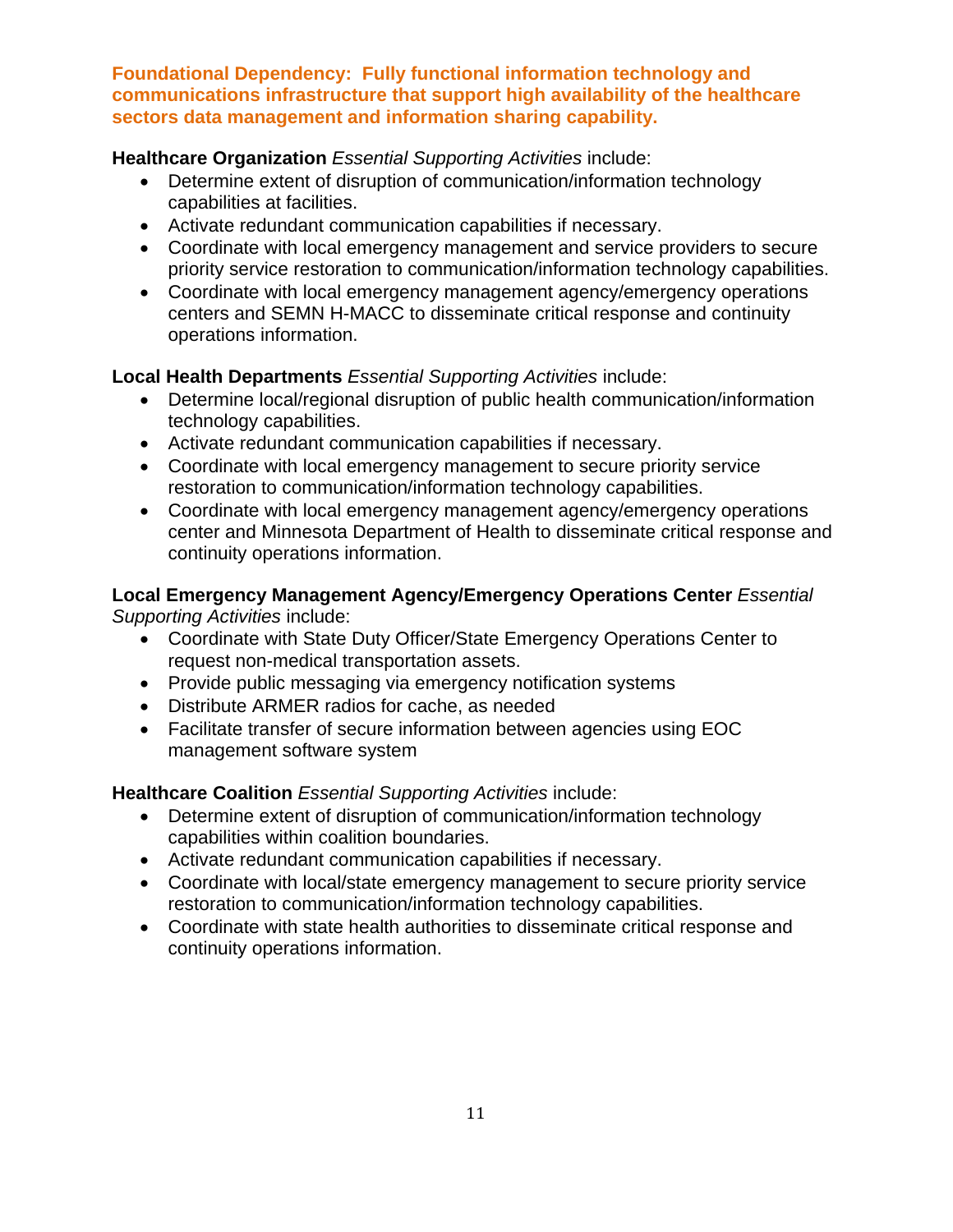**Foundational Dependency: Fully operational administrative and financial capability including maintaining & updating patient records, adapting to disaster recovery program requirements, payroll continuity, supply chain financing, claims submission, losses covered by insurance and legal issues.**

#### **Healthcare Organization** *Essential Supporting Activities* include:

- Collect disaster response data to be used in reimbursement applications and after action reports.
- Modify and maintain healthcare information management practices according to changing program requirements directed by authorizing entities.
- Explore and possible sources of disaster assistance that may be available to your organization. Request assistance when appropriate.
- Monitor employee/contractor payment systems. Implement alternative payment systems if available.
- Activate disaster recovery contracts.
- Initiate "disaster orders" to increase supply chain availability.
- Monitor and adjust claims submission conditions according to changing federal & state requirements.
- Monitor, document and address legal issues.
- Monitor document losses for the preparation of insurance claims.

#### **Local/Regional Health Departments** *Essential Supporting Activities* include:

- Collect disaster response data to be used in after action reports.
- Monitor patient movement and update patient records
- Keep up with changing health program requirements and make modifications when directed by authorizing entity.
- Monitor costs relating to supply chain management and acquisition.
- Keep track of overall disaster related expenditures
- Monitor employee/contractor payroll systems.

#### **Local Emergency Management Agency/Emergency Operations Center** *Essential Supporting Activities* include:

Declare local state of emergency as a prerequisite for disaster aid, if applicable

- Direct damage assessment activities
- Facility community incident after action review.

#### **SEMN Healthcare MACC** *Essential Supporting Activities* include:

- Collect disaster response data to be used in after action reports.
- Inform coalition partners about any available disaster assistance from federal, state and local authorities.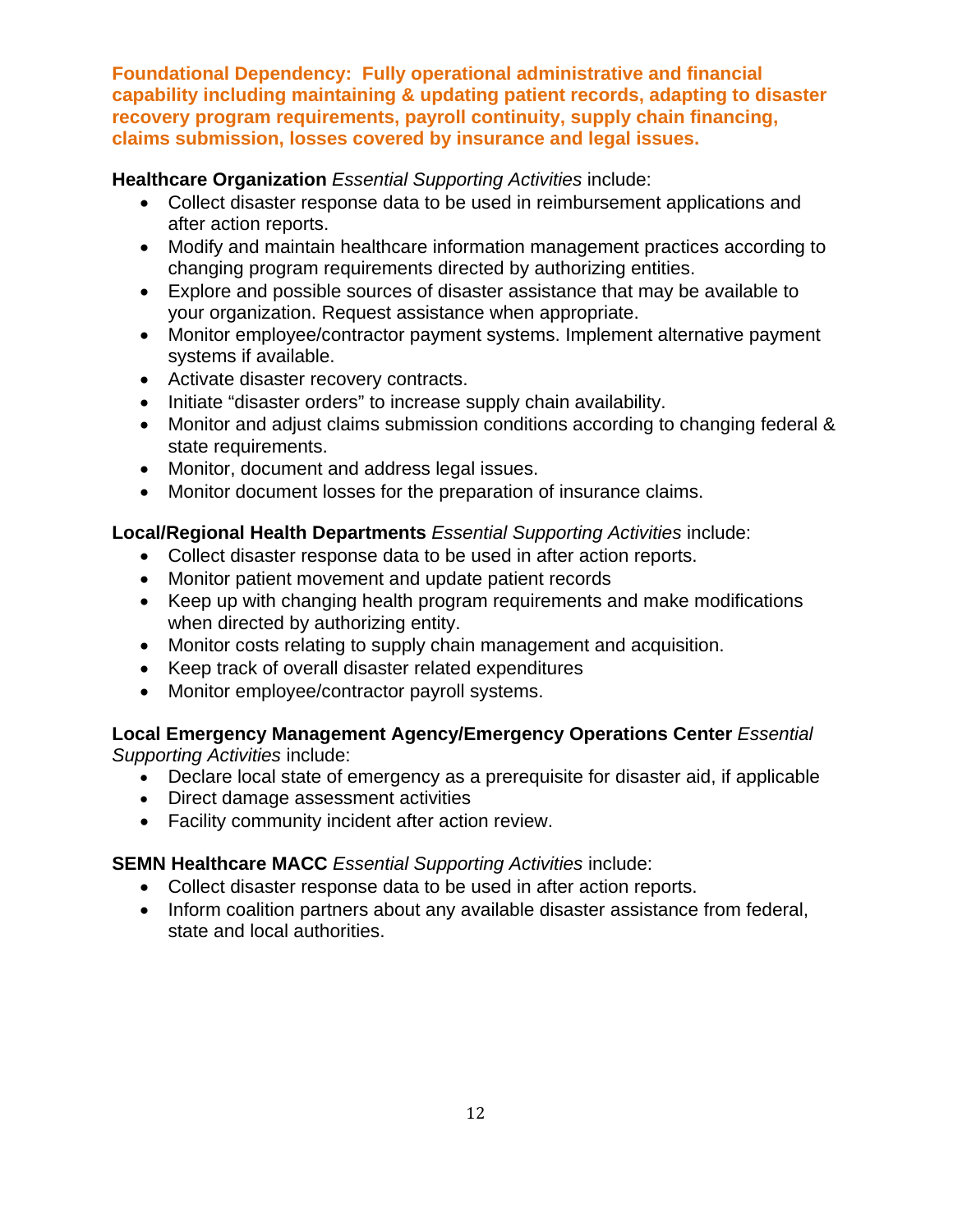Coalition partners maintain robust and effective communications systems to provide connectivity to internal response players, key leadership and community and regional partners. Detailed communication systems are outlined in the **SEMN Disaster Health** Coalition Communications Guidelines.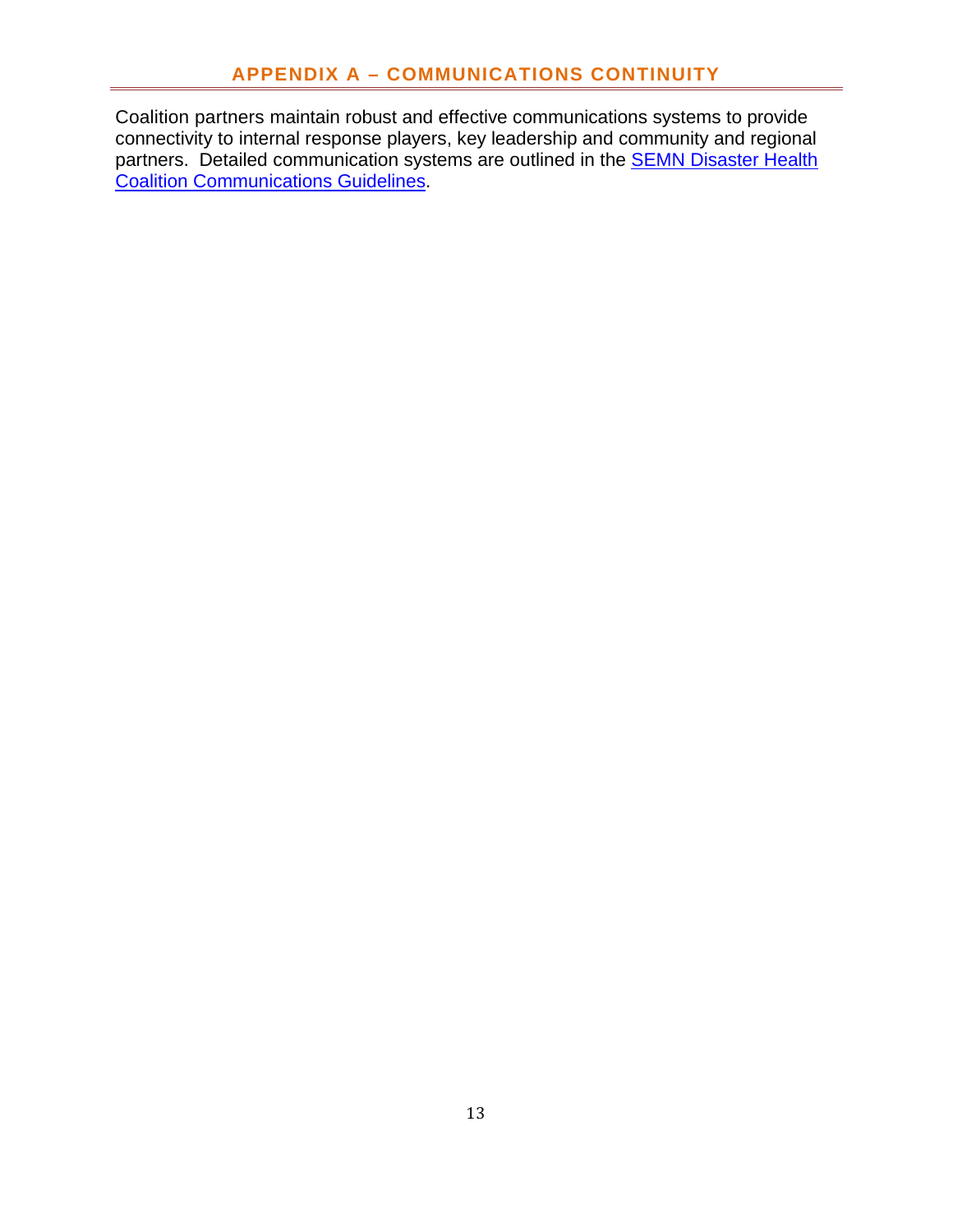#### **APPENDIX B – ORGANIZATION LEVEL CONTINUITY PLANNING RESOURCES**

The following standards provide organizations frameworks for establishing a process and standards-based continuity and recovery program. The standards are applicable to any type of organizations.

ASIS SPC.1-2009 Organizational Resilience: Security, Preparedness, and Continuity Management Systems-Requirements with Guidance for Use

ISO 22301: Societal security –Business continuity management systems --- **Requirements** 

NFPA 1600: Standard on Disaster/Emergency Management and Business Continuity Programs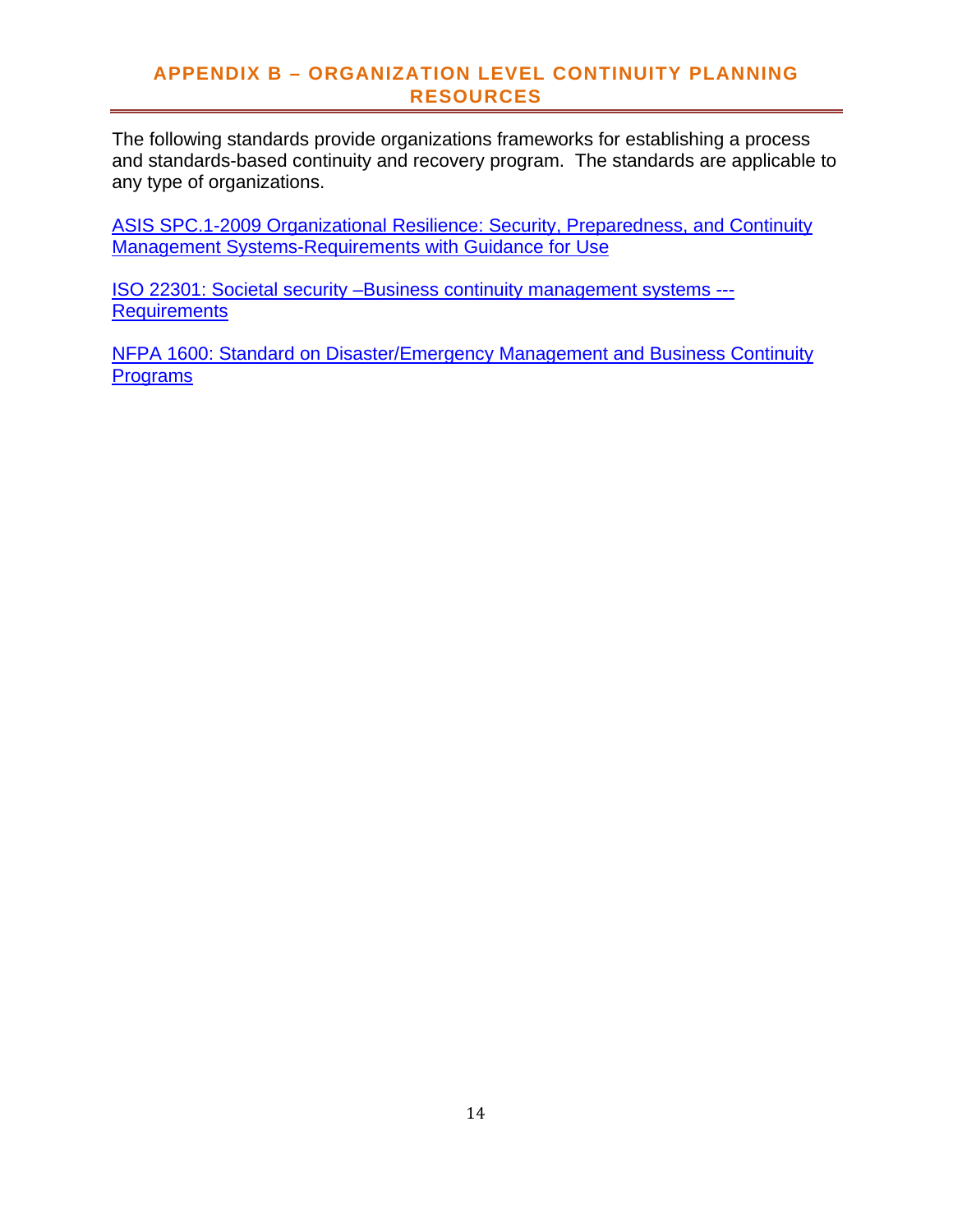#### **APPENDIX C – COMMUNITY LEVEL CONTINUITY PLANNING RESOURCES FOR PANDEMICS**

The following documents, from a CDC-funded project, "Caring for the Community – Preparing for an Influenza Pandemic," provide communities frameworks for understanding essential services during an event that impacts the community's ability to maintain healthcare system services and for establishing pandemic continuity plans for the healthcare system.

- Cross Boarders Committee Report
- Legal Issues Committee Report
- Multi-Disciplinary Planning Committee Report
- **Essential Services Committee Report**
- Ethics Committee Report
- Pre-ED Triage Committee Report
- Staffing & Supplies Committee Report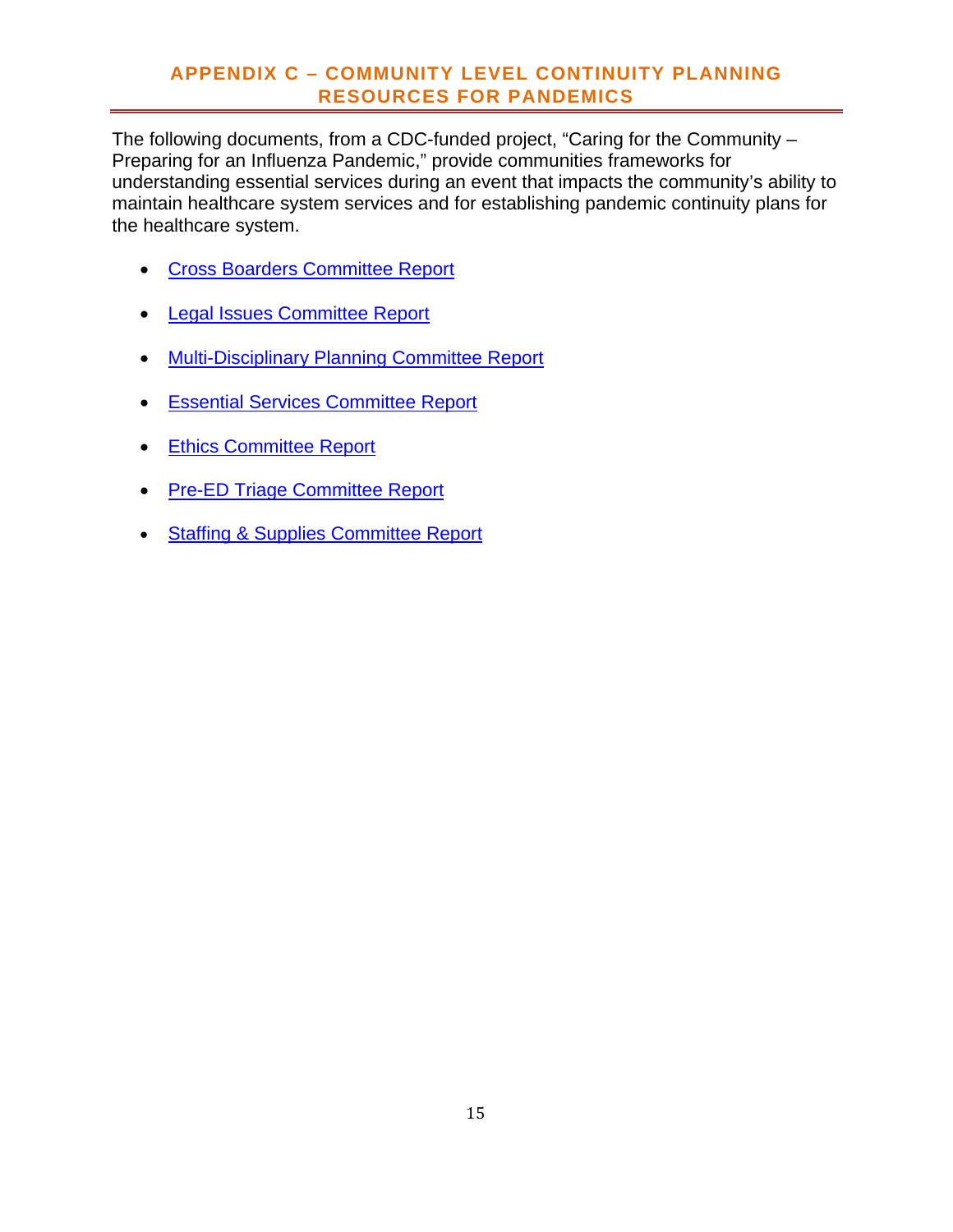#### **Disaster Declaration (Robert T. Stafford Disaster Relief and Emergency Assistance Act)**

At the request of the Governor of an affected State, or a Chief Executive of an affected Indian Tribe, the President may declare a major disaster or emergency if an event is beyond the combined response capabilities of the State, Tribal, and jurisdictional governments. Among other things, this declaration allows Federal assistance to be mobilized and directed in support of State, Tribal, and jurisdictional response efforts. Under the Stafford Act (42 USC Chapter 68), the President can also declare an emergency without a Gubernatorial request if primary responsibility for response rests with the Federal Government because the emergency involves a subject area for which the United States exercises exclusive responsibility and authority.

In addition, in the absence of a specific request, the President may provide accelerated Federal assistance and Federal support where necessary to save lives, prevent human suffering, or mitigate severe damage, and notify the State of that activity.

FEMA administers disaster relief funding allowed under the Stafford Act. Reimbursement eligibility rules apply for certain aspects of emergency medical care including:

- Treatment and monitoring of disaster victims requiring medical care.
- Vaccinations for disaster victims, emergency workers and medical staff.
- Only private nonprofit healthcare facilities may directly apply for FEMA assistance grants.
- For-Profit entities may be indirectly eligible through established mutual aid agreements, emergency operations plans or memorandum s of understanding with other nonprofit entities.
- FEMA's role as "payer of last resort" requires individuals, as well as entities like hospitals and other medical facilities, to exhaust all other forms of insurance and reimbursement before seeking assistance FEMA

#### FEMA Reimbursement Forms

#### **Pandemic Influenza**

In March 2007, FEMA issued a new Disaster Assistance Policy (DAP) that establishes the types of "emergency protective measures that are eligible under the Public Assistance Program during a Federal response to an outbreak of human influenza pandemic in the U.S. and its territories." The Pandemic DAP *may* cover additional reimbursement costs related to the management, control, and reduction of immediate threats to public health and safety. Specific health and social service expenditures that may be reimbursable include: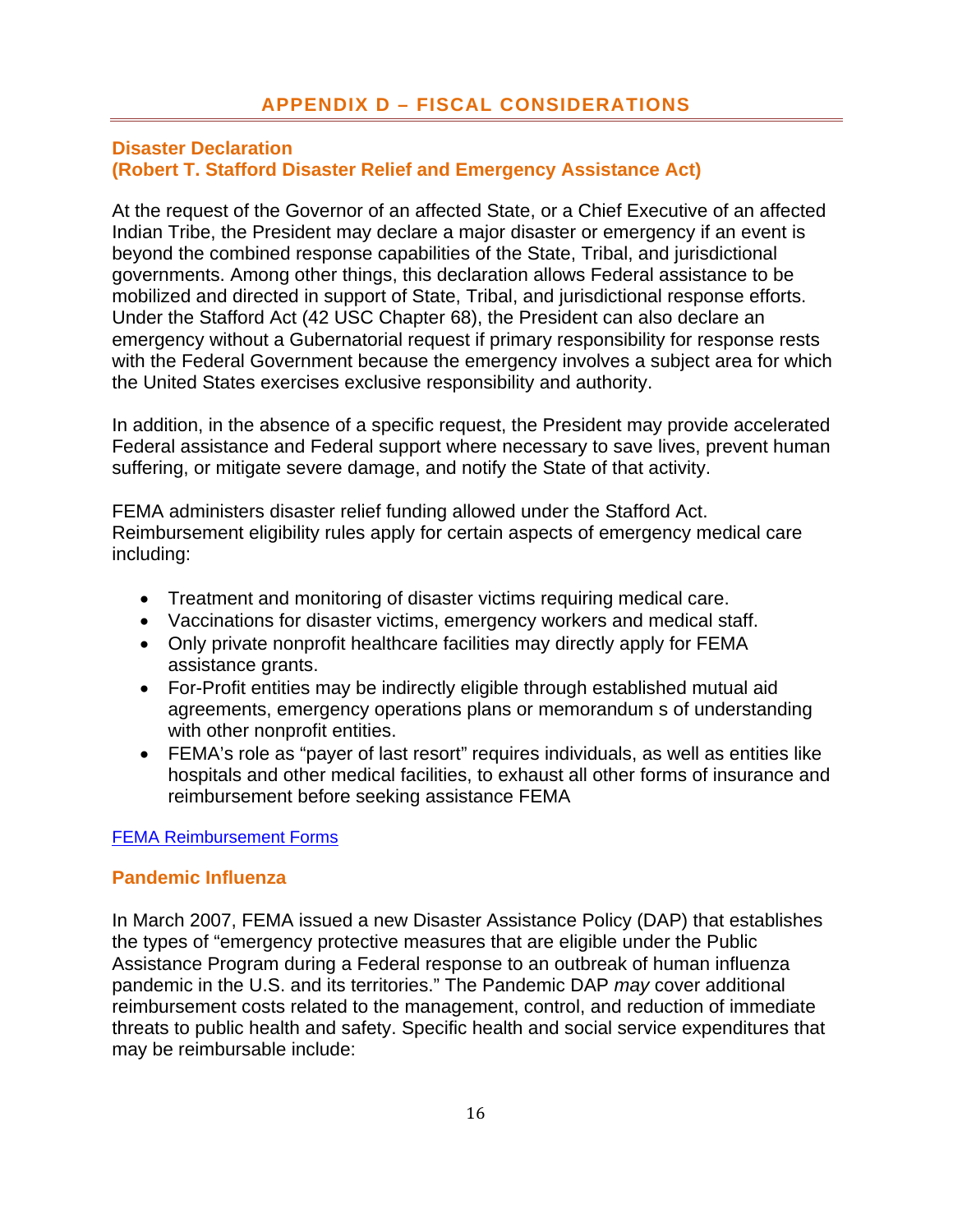- Purchase and distribution of food, water, ice, medicine and other consumable supplies.
- The movement of supplies and personnel.
- Emergency medical care in a shelter or temporary medical facility.
- Temporary medical facilities when existing facilities are overloaded.
- Sheltering for safe refuge of patients when existing facilities are overloaded.
- Communicating health and safety information to the public.
- Storage and internment of unidentified human remains.
- Mass mortuary services.

Payment for care at Hospital Alternate Care Sites: http://www.cms.gov/About-CMS/Agency-Information/H1N1/downloads/AlternativeCareSiteFactSheet.pdf

#### **Medicare Claims Submission**

Healthcare organizations may experience operational circumstances that may impede their ability to meet many of the Medicare requirements, including conditions of participation, certification and proper claims submission procedures. Activities that will assist healthcare organizations in meeting federal and state requirements include developing and implementing processes to:

- Monitor and report staffing issues that may affect claims submission
- Alert local, state and federal authorities on medical surge conditions that may overwhelm the healthcare system and create a backlog of claims submissions for both Medicaid/Medicare and private payer submissions. (Note: The SEMN HMACC is able to assist with this task.)
- Monitor and document volunteer and out-of-state personnel who are working with the healthcare organization and assess if they will impact the organization's ability to be reimbursed by Medicare.
- Monitor the impact of any declaration emergency/disaster or implementation of Crisis Standards of Care as it relates to claims submission and reimbursement.
- Monitor and report issues relating to the healthcare organization's ability to maintain records, submit electronic claims and process checks to pay employees, contractors and vendors.

#### **Accelerated/Advanced Payment From Medicare**

The Medicare accelerated payment provisions allows Part A healthcare providers to receive payment for services after the services have been provided but before the healthcare provider submits a claim to CMS.

There are three situations that may justify accelerated payment:

1. A delay in payment from the Fiscal Intermediary (FI) for covered services rendered to beneficiaries whereby the delay had caused financial difficulties for the healthcare provider,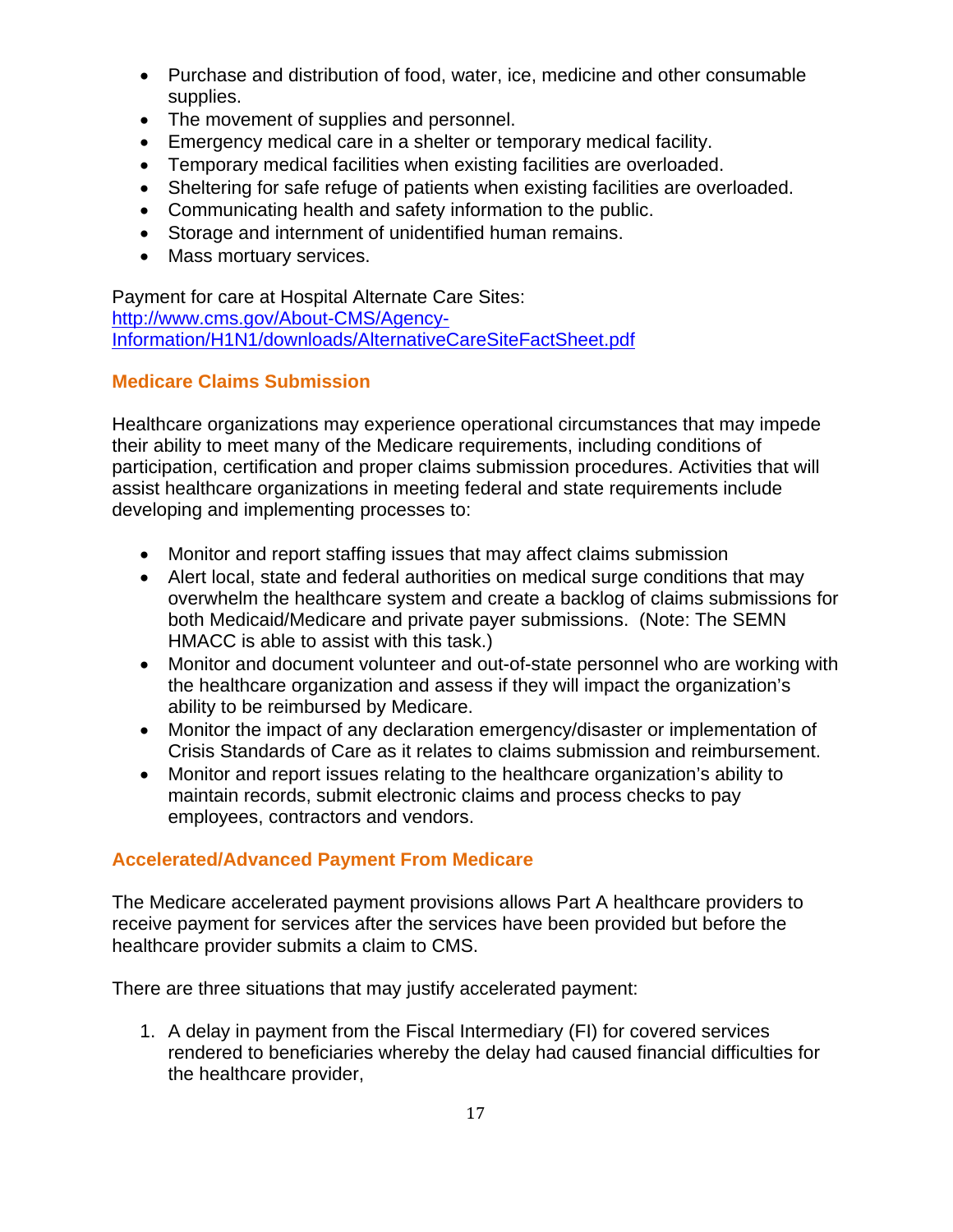- 2. Highly exceptional situations where a healthcare provider has incurred a temporary delay in its bill processing beyond the healthcare providers normal billing cycle, or
- 3. Highly exceptional situations where CHS deems an accelerated payment is appropriate.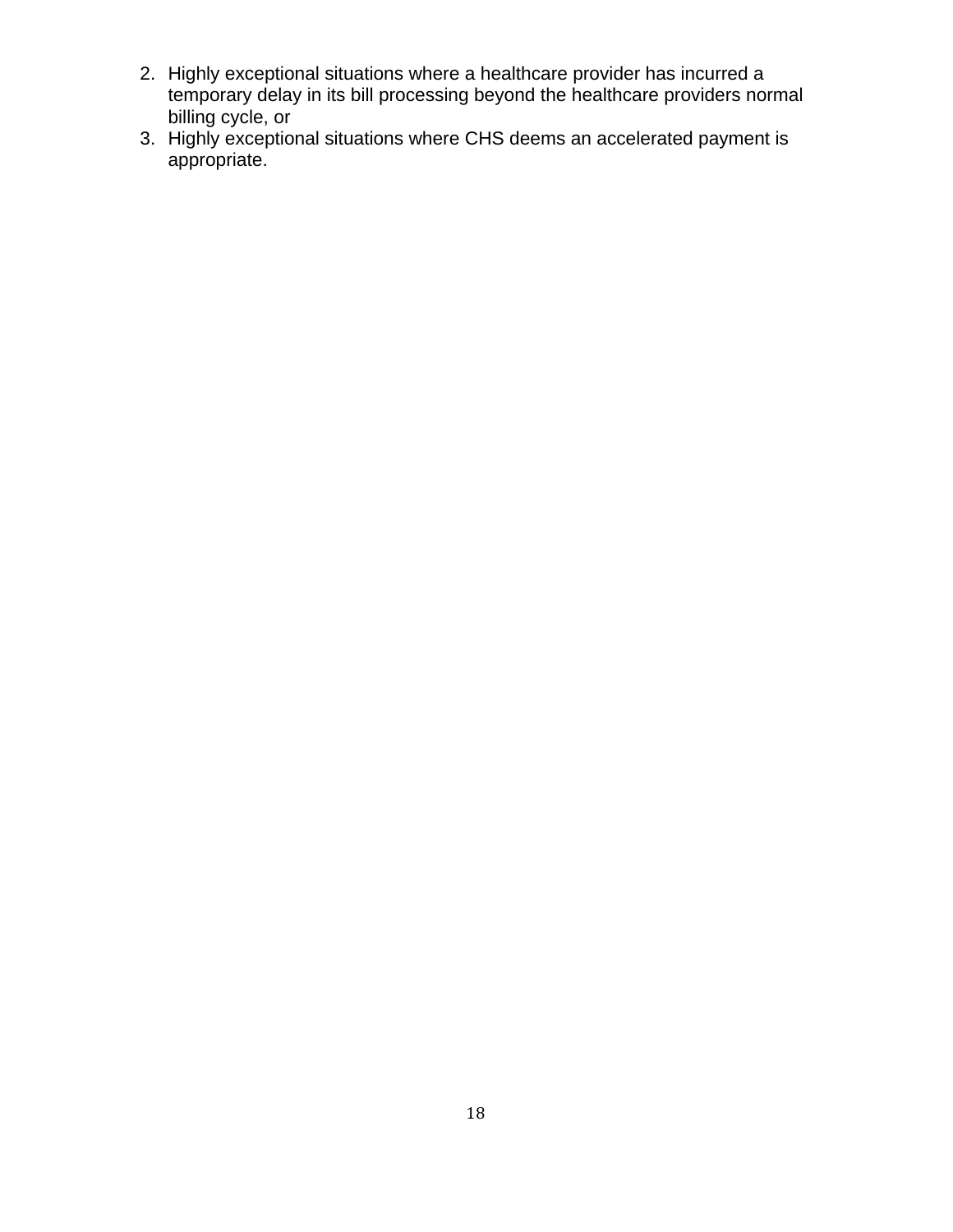#### **Section 1135 Waiver**

The Social Security Act authorizes Medicare, Medicaid, the Children's Health Insurance Program (CHIP), and social services programs of the Department. It authorizes the Secretary, among other things, to temporarily modify or waive certain Medicare, Medicaid, CHIP, and HIPAA requirements when the Secretary has declared a public health emergency and the President has declared an emergency or a major disaster under the Stafford Act or a national emergency under the National Emergencies Act.

The 1135 waiver authority applies only to Federal requirements and does not apply to State requirements for licensure or conditions of participation.

Sanctions may be waived under Section 1135 for the following requirements:

- Conditions of Participation
- Licensure Requirements
- EMTALA
- Physician Self-referrals
- HIPAA Regulations
- Out-of-network payments

Examples of requirements waived/modified under section 1135 waivers:

- Hospitals- recordkeeping requirements, certification for organ transplants
- Inpatient beds- modifications to expand the number of beds
- Critical Access Hospitals- waiver of classification requirements for critical access hospitals, inpatient rehabilitation facilities, long term care facilities, psychiatric units
- EMTALA waiving EMTALA sanctions for transferring patients to other facilities for assessment, if the original facility is in the area where a public health emergency has been declared. (other provisions of EMTALA remain in full effect)
- HIPAA waiving certain HIPPA privacy requirements so that healthcare providers can talk to family members (other provisions of HIPAA remain in full effect)

Waivers for EMTALA (for public health emergencies that do not involve a pandemic disease) and HIPAA requirements are limited to a 72-hour period beginning upon implementation of a hospital disaster protocol. Waiver of EMTALA requirements for emergencies that involve a pandemic disease last until the termination of the pandemicrelated public health emergency.

How to request a 1135 waiver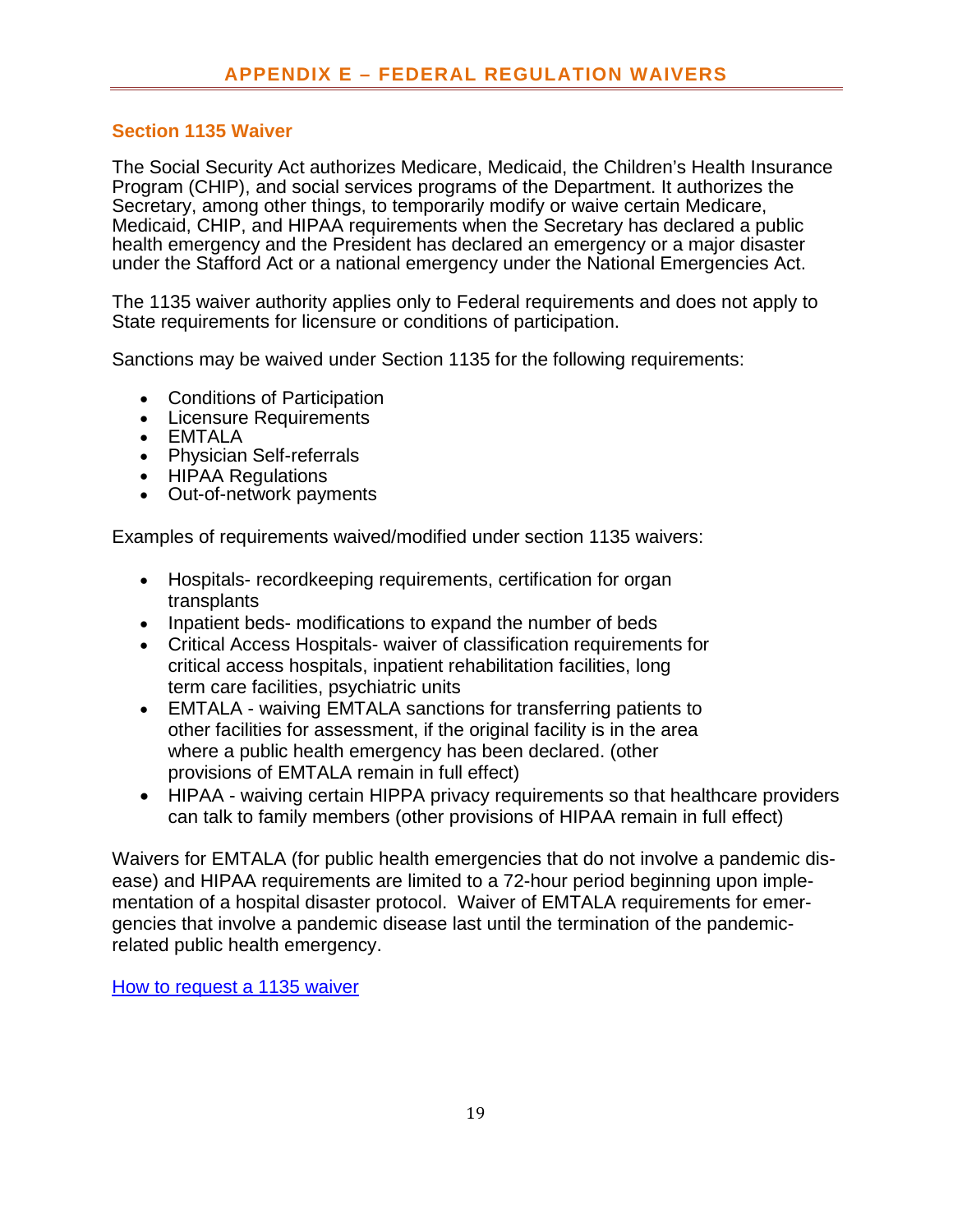#### **Section 1115 Medicaid Waivers**

Section 1115 the HHS Secretary to conduct demonstration projects that further the goals of Medicaid, Medicare and CHIP. This waiver has been used to ease some of the statutory requirements during a disaster for persons eligible for Medicaid, Medicare and CHIP.

#### Additional 1115 Waiver Information

#### **Social Security Act, Section 1812(f) Medicaid Waivers**

The Act authorizes the Secretary to provide for skilled nursing facility (SNF) coverage in the absence of a qualifying hospital stay, as long as this action does not increase overall program payments and does not alter the SNF benefit's "acute care nature" (that is, its orientation toward relatively short-term and intensive care).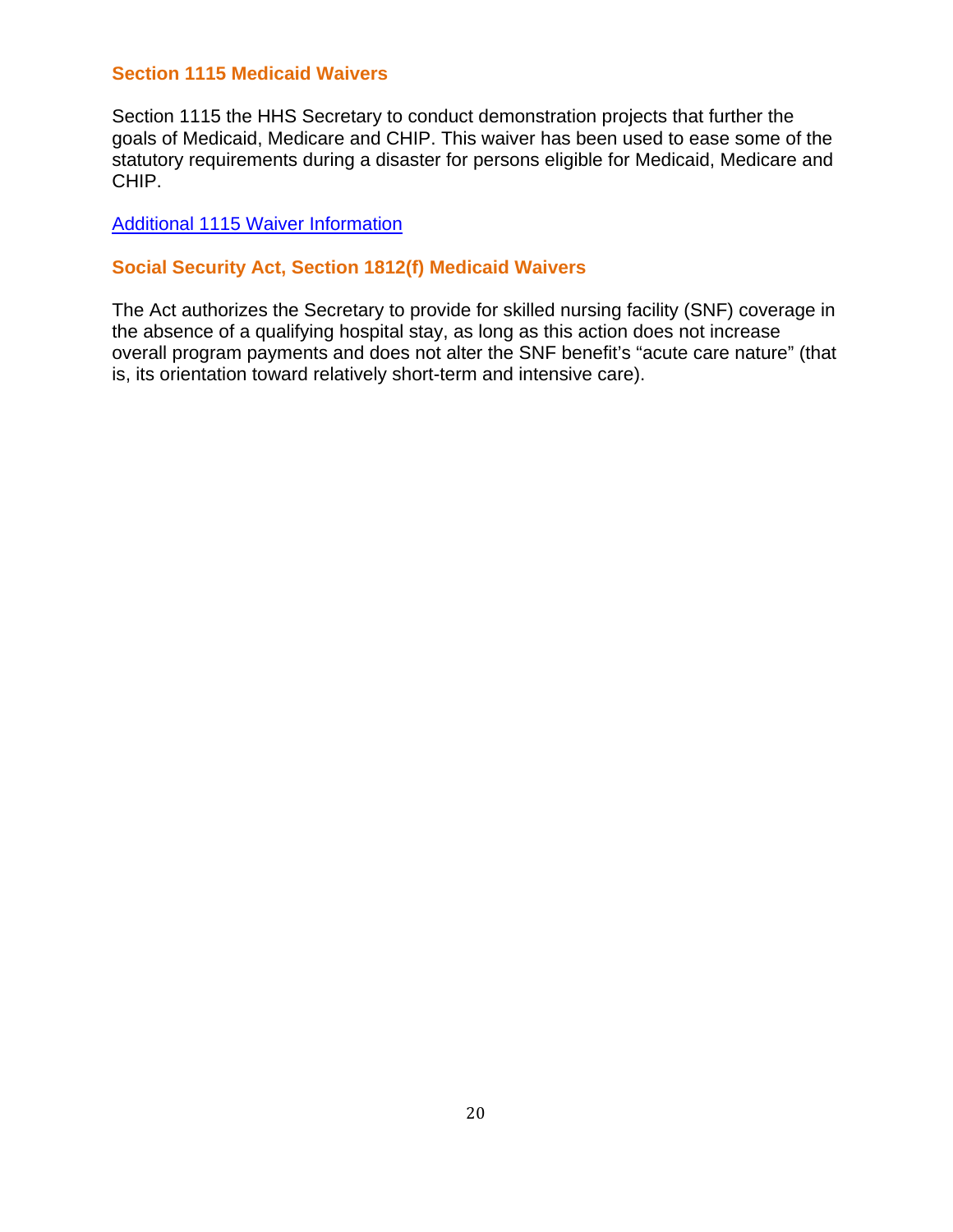Insurance is one strategy for healthcare organizations to transfer risk and better assure organizational sustainability and continuity of operations. Healthcare organizations should maintain relevant insurance products to protect against losses from a disaster. Options might include:

- **Accounts Receivable Insurance** protects healthcare organizations against their inability to collect their accounts receivable because of the loss of supporting records that have been destroyed by a covered cost cause of loss. This type of insurance also covers "the extra collection expenses that are incurred because of such loss or damage and other reasonable expenses incurred to re-establish records of accounts receivable after loss or damage.
- **Business Interruption Insurance**  compensates the healthcare organization for lost income if the HCO has to vacate the premises due to disaster related damage that is covered under its property insurance policy. Policies typically cover profits the HCO would have earned based on financial records, had the disaster not occurred. The policy will cover operating expenses that are continuous through the disaster event.
- **Civil Authority Insurance** is an extension of business interruption coverage, compensates an healthcare organization for lost income and additional expenses arising out of suspension of the insured's operations necessitated by an order of civil authority ("closure order") which prevents access to the insured's property.
- **Contingent or Dependent Business Interruption Insurance** protects the earnings of the insured following physical loss or damage to the property of the insured's suppliers or customers, as opposed to its own property. Dependent property is frequently defined as "property operated by others upon whom you depend to:
	- 1. Deliver materials or services to you or to others for your account (not including utilities).
	- 2. Accept your products or services.
	- 3. Manufacture products for delivery to your customers under contact for sale.
	- 4. Attracts customers to your business.
- **Cyber Insurance** An insurance product used to protect businesses and individual users from Internet-based risks, and more generally from risks relating to information technology infrastructure and activities.
- **Ingress/Egress Insurance** similar to CAI coverage except that closure order from a civil authority is not necessary. To trigger coverage, many ingress/egress polices require, because of the damage to the property, that the property be completely inaccessible.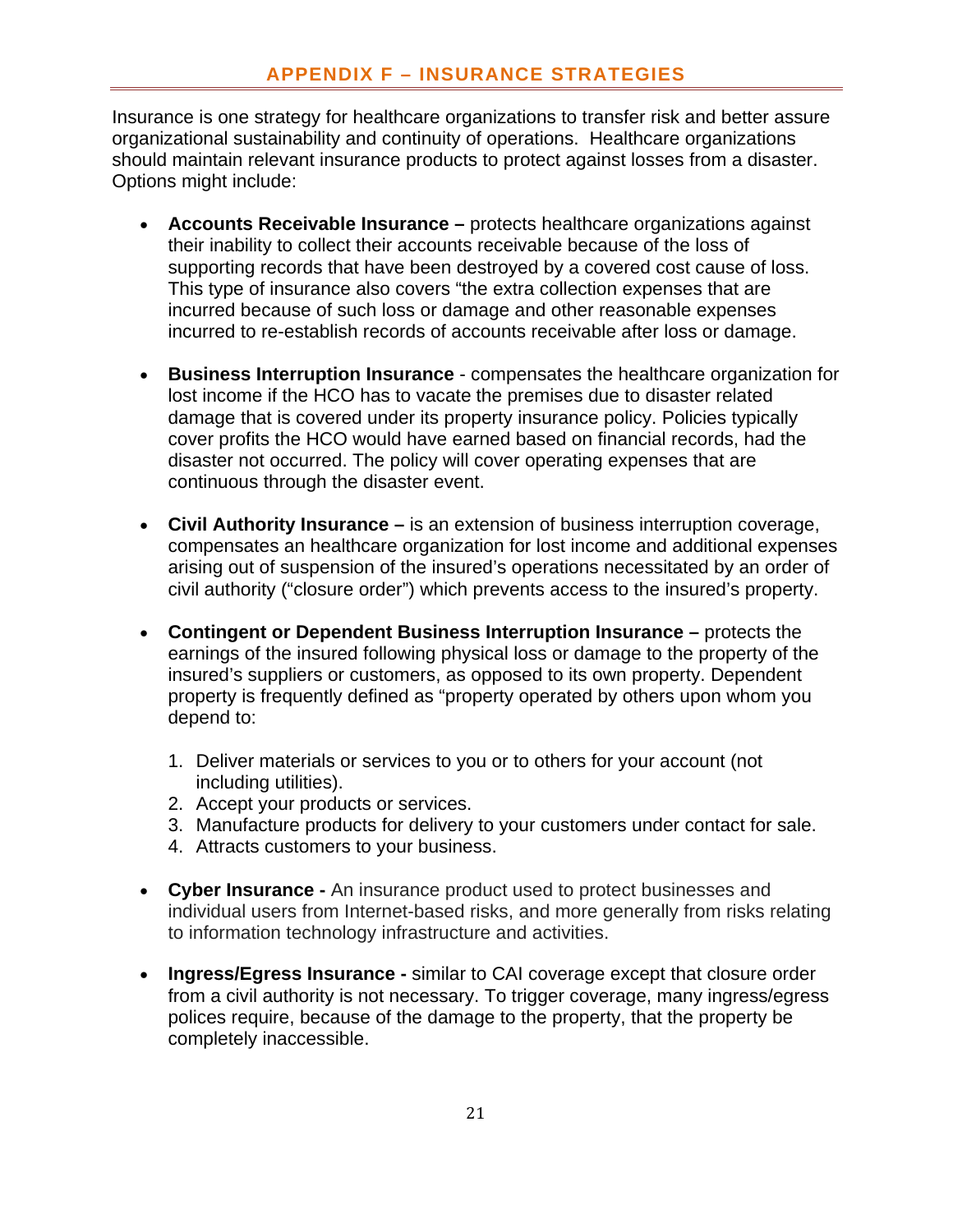**Pandemic Disease Business Interruption Insurance** - compensates the healthcare organization for lost income if the HCO has to vacate the premises due to disaster related damage that is covered under its property insurance policy. Policies typically cover profits the HCO would have earned based on financial records, had the disaster not occurred. The policy will cover operating expenses that are continuous through the disaster event. (Available from William Gallagher Associates)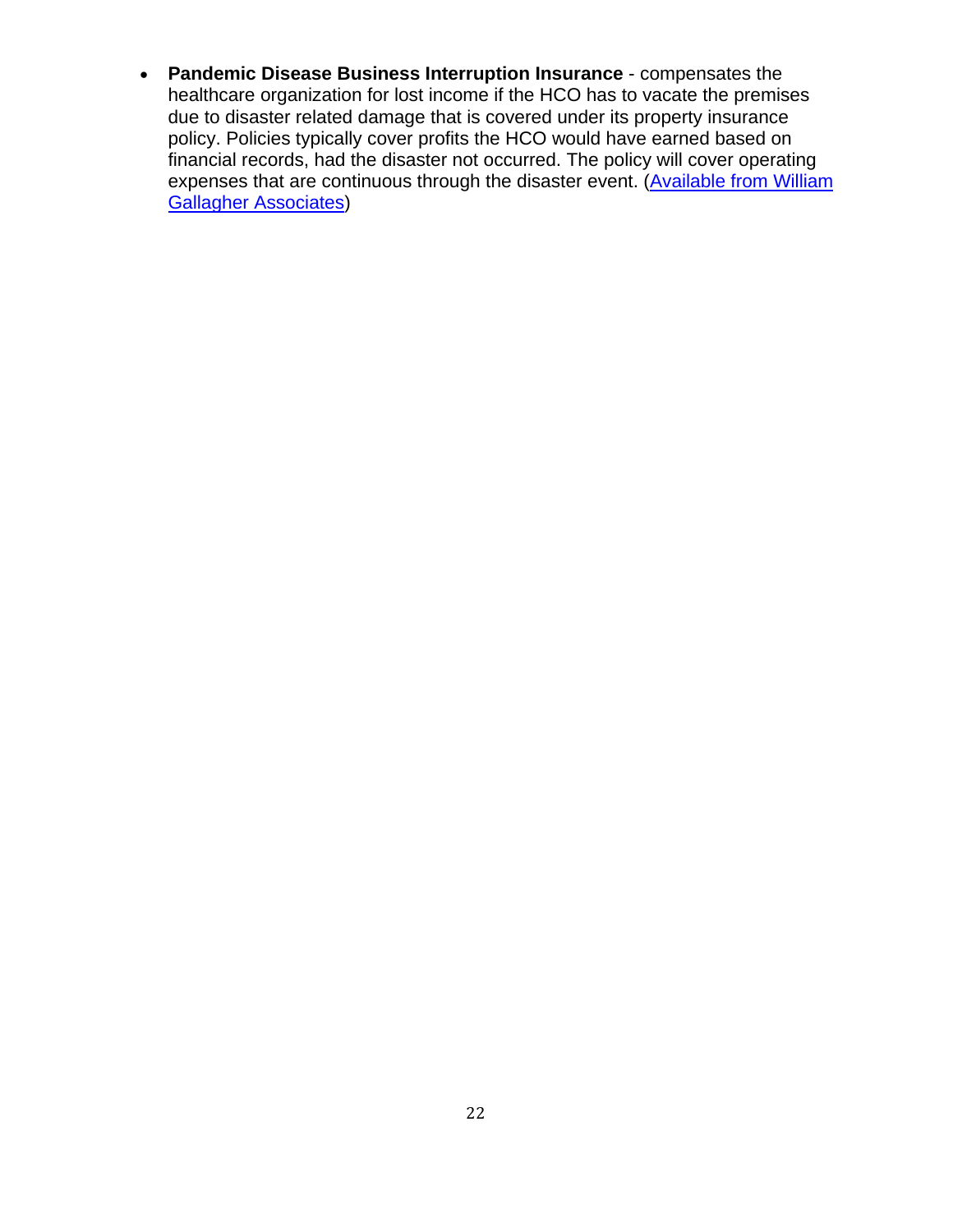#### **Overview**

The Recovery Support Functions were created within the National Disaster Recovery Framework (NDRF) to bring together the core recovery capabilities of Federal departments and agencies and other supporting organizations- including those not active in emergency response-to focus on community recovery needs.

The Recovery Support Functions (RSF's) comprise the NDRF coordinating structure for key functional areas of assistance. Their purpose is to support local governments by facilitating problem solving, improving access to resources and by fostering coordination among State and Federal Agencies, nongovernmental partners and stakeholders.

The objective of RSFs is to facilitate the identification, coordination and delivery of Federal assistance needed to supplement recovery resources and efforts by local, State and Tribal governments, as well as private and nonprofit sectors. The RSFs also encourages and complements investments and contributions by the business community, individuals and voluntary, faith-based and community organizations. These RSF activities assist communities with accelerating the process of recovery, redevelopment and revitalization.

#### **Health & Social Services Recovery Support Function**

The Health and Social Services RSF mission is for the Federal Government to assist locally-led recovery efforts in the restoration of the public health, health care and social services networks to promote the resilience, health and well-being of affected individuals and communities. When the Health & Social Services RSF is activated, both primary agencies and supporting organizations are expected to be responsive to the function related communication and coordination needs.

Activation is generally considered when one or more of the following factors apply:

- When the President declares a major disaster under the Robert T. Stafford Disaster Relief and Emergency Assistance Act and Federal assistance is requested by the appropriate state authorities to assist with their health and social services recovery efforts.
- When there is a Public Health Emergency declaration by the HHS Secretary.
- When there is an activation of ESF #6 (Mass Care) and /or ESF #8 (Health & Medical).
- When a jurisdiction is designated for both FEMA Public Assistance and Individual Assistance.
- When recovery activities involve more than one H&SS RSF primary agency.

Outcomes for the Health and Social Services Recovery Support Function include:

 Restore the capacity and resilience of essential health and social services to meet ongoing and emerging post-disaster community needs.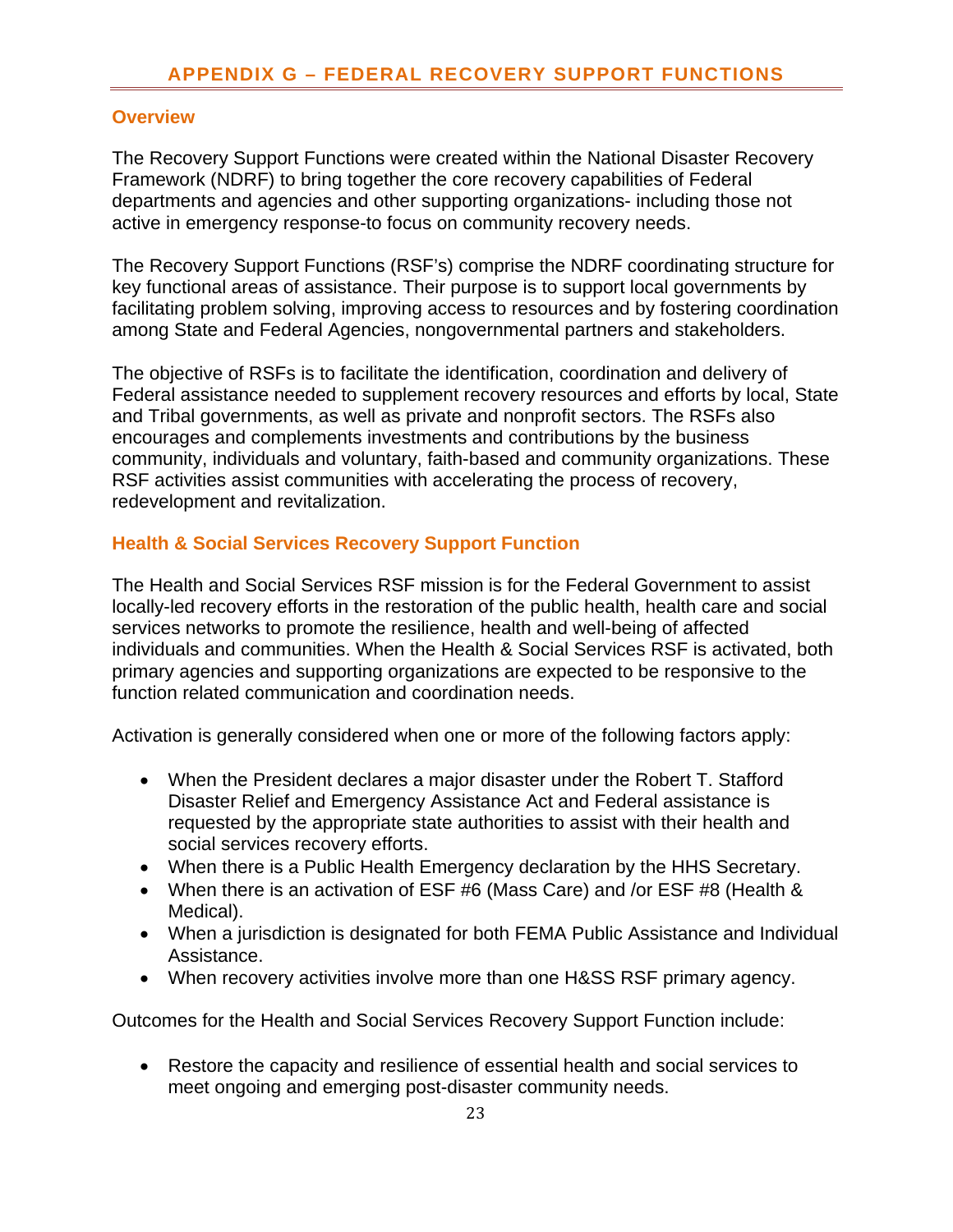- Encourage mental/behavioral health systems to meet the mental/behavioral health needs of affected individuals, response and recovery workers, and the community.
- Promote self-sufficiency and continuity of the health and well-being of affected individuals; particularly the needs of children, seniors, people living with disabilities whose members may have additional functional needs, people from diverse origins, people with limited English proficiency, and underserved populations.
- Assist in the continuity of essential health and social services, including schools.
- Reconnect displaced populations with essential health and social services.
- Protect the health of the population and response and recovery from the longterm effects of a post-disaster environment.
- Promote clear communications and public health messaging to provide accurate, appropriate and accessible information; ensure information is developed and disseminated in multiple mediums, multi-lingual formats, and alternate formats, is age-appropriate and user-friendly and is accessible to underserved populations.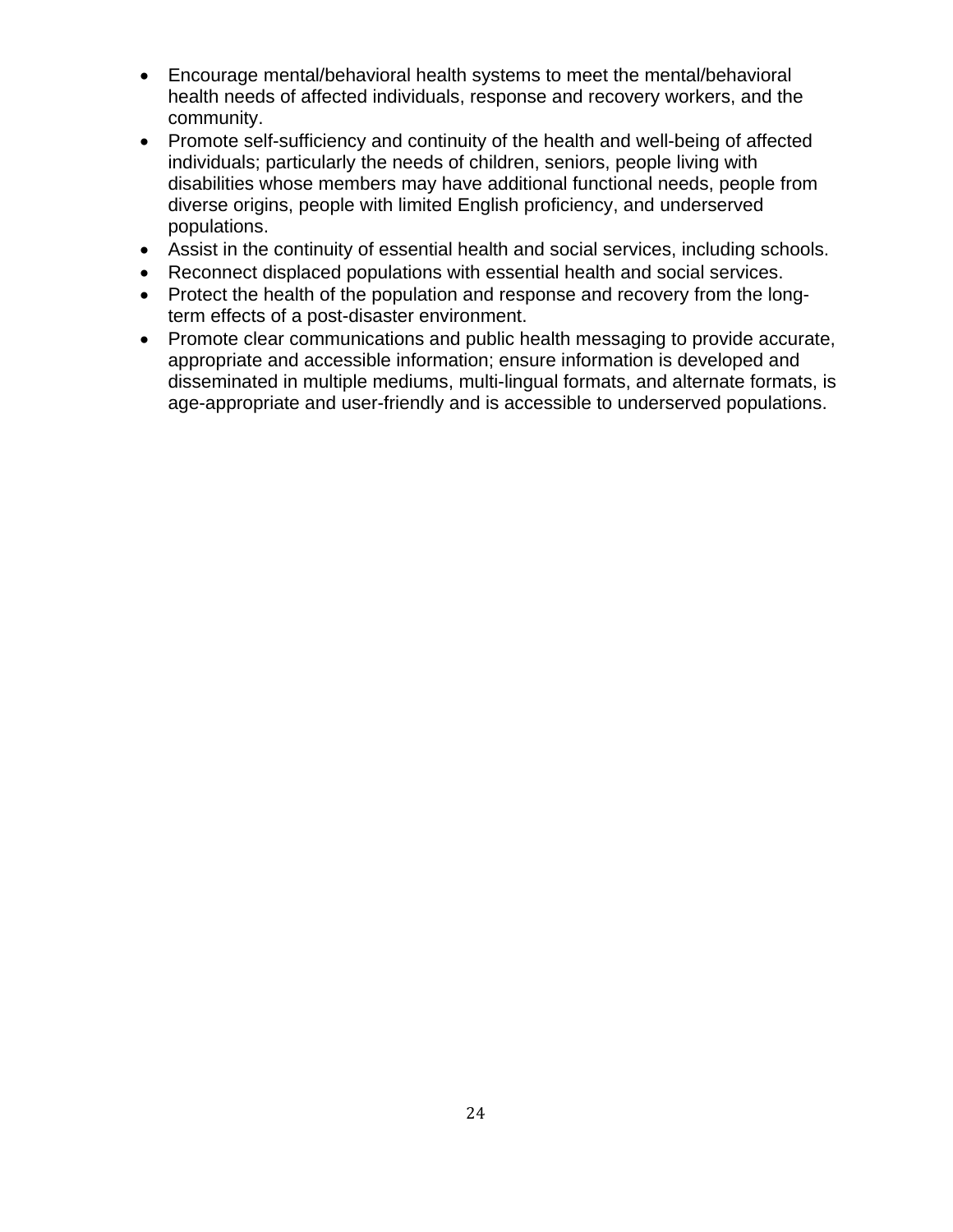### **APPENDIX H – SUPPORTING REGIONAL DOCUMENTS**

#### Hospital Disaster Preparedness & Response Compact

**SEMN Communications Guidelines** 

SEMN Healthcare Multi-Agency Coordination Center (HMACC) Guidelines

SEMN Medical Disaster Resources Guidelines

**SEMN Training and Exercise Plan**